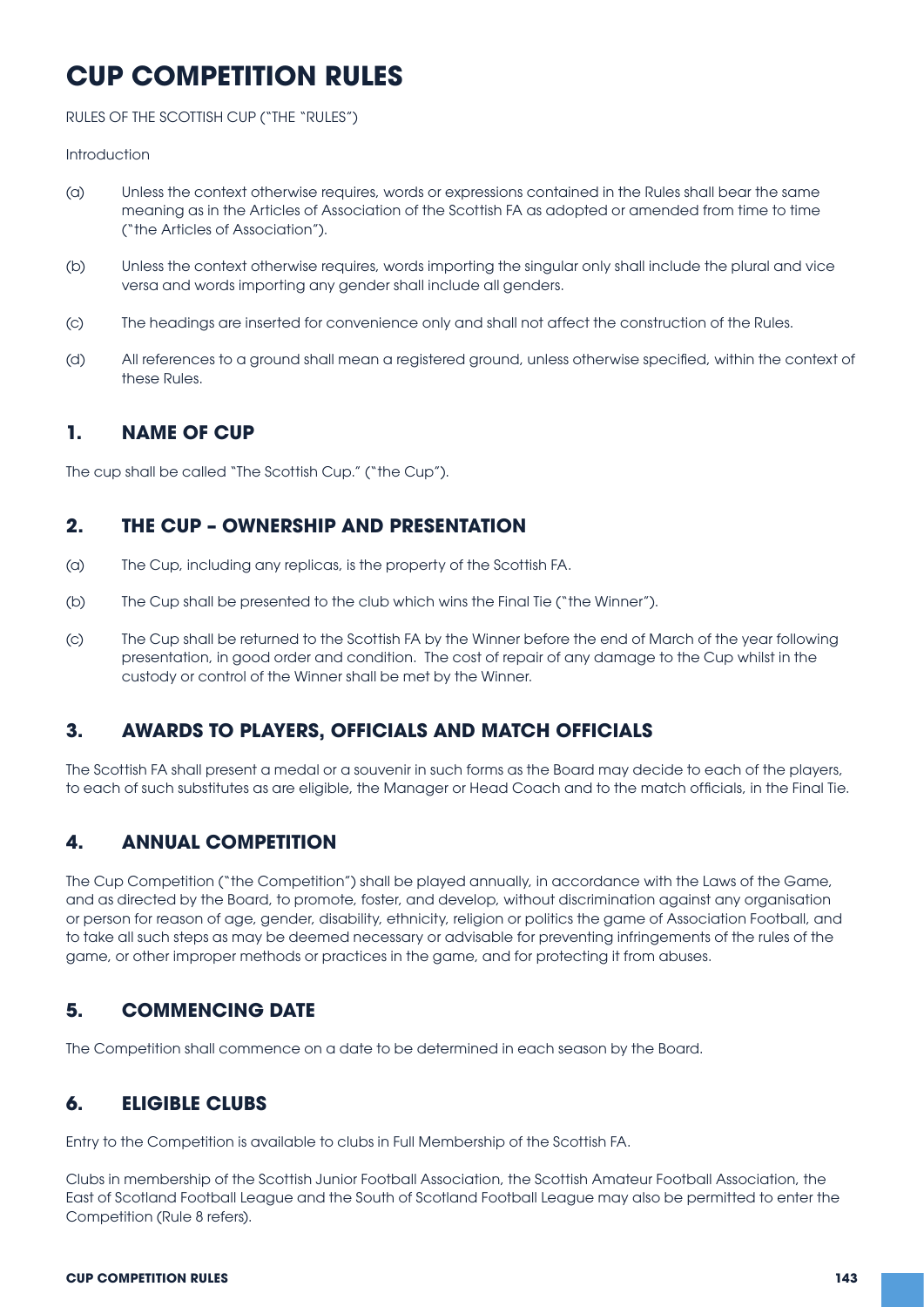- (a) Eligible Scottish Junior Football Association clubs will be restricted to the winners of the North, West and East Junior League Championships and the Scottish Junior Football Association Cup.
- (b) Eligible Scottish Amateur Football Association clubs will be restricted to the winners of the Scottish Amateur Football Association Cup.
- (c) The winners of the East of Scotland Football League and South of Scotland Football League Championships will be permitted to enter the Competition, irrespective of their membership status with the Scottish FA.
- (d) The winners of the South & East Cup Winners Shield will be permitted to enter the Competition, irrespective of their membership status with the Scottish FA.

Prior to the commencement of the Competition, the Scottish Junior Football Association, the Scottish Amateur Football Association, the East of Scotland Football League and the South of Scotland Football League shall provide the Scottish FA with written confirmation of its participating clubs.

The Scottish Junior Football Association, the Scottish Amateur Football Association, the East of Scotland Football League and the South of Scotland Football League shall also, respectively, provide the Scottish FA with written confirmation of each participating club's registered ground, field dimensions, approved playing kit and colours and formal written acknowledgement on behalf of the participating clubs of the authority of and their obligation to comply with the Rules and the Disciplinary Procedures and the Anti-Doping Regulations.

# **7. COMPLIANCE WITH ARTICLES OF ASSOCIATION**

Without prejudice to any other obligation assumed by them, the clubs eligible to compete in the Competition shall be subject to and shall comply with the Articles of Association, the Registration Procedures, the Disciplinary Procedures and the Rules, and the Anti-Doping Regulations, as amended from time to time.

#### 7.1 Sponsorship and Broadcasting Matters

The Scottish FA, in accordance with the Articles of Association, may enter into contracts with commercial sponsors and broadcasters and grant certain rights as the Scottish FA may in its discretion determine ("Scottish FA's Obligations") to such parties in relation to the Cup and the Competition.

The Scottish FA will intimate in writing annually to all clubs eligible to compete in the Competition, the terms of the Scottish FA's Obligations, which apply to such clubs (the "Statement"). The Statement will constitute a definitive description of the Scottish FA's Obligations.

All clubs participating in the Competition undertake to provide any rights, facilities and other services as may be necessary for the Scottish FA to perform the Scottish FA's Obligations.

 Without prejudice to the terms of the Articles of Association, the Judicial Panel Protocol and the Rules and any other rule and regulation of the Scottish FA any failure and/or refusal by a club to comply with any of the terms of the Statement may result in the matter being referred to the Compliance Officer (as defined in the Judicial Panel Protocol) for investigation and possible sanction in accordance with the Judicial Panel Protocol.

For this purpose, the Articles of Association will be deemed to include all rules, regulations, protocols, directions and decisions made pursuant to them which relate to the Competition.

# **8. CLUBS EXEMPT FROM PLAYING IN PRELIMINARY TIES, ROUND ONE, ROUND TWO AND ROUND THREE OF THE COMPETITION**

#### PRELIMINARY TIES

The clubs which, in the current season, are members of The Scottish Professional Football League, the Scottish Highland Football League and the Scottish Lowland Football League, shall be exempt from playing in the Preliminary Ties of the Competition.

If more than one preliminary round is required, the clubs which, in the current season, do not participate in the Club Licensing System and are not in possession of a Club Licence, as at the date of the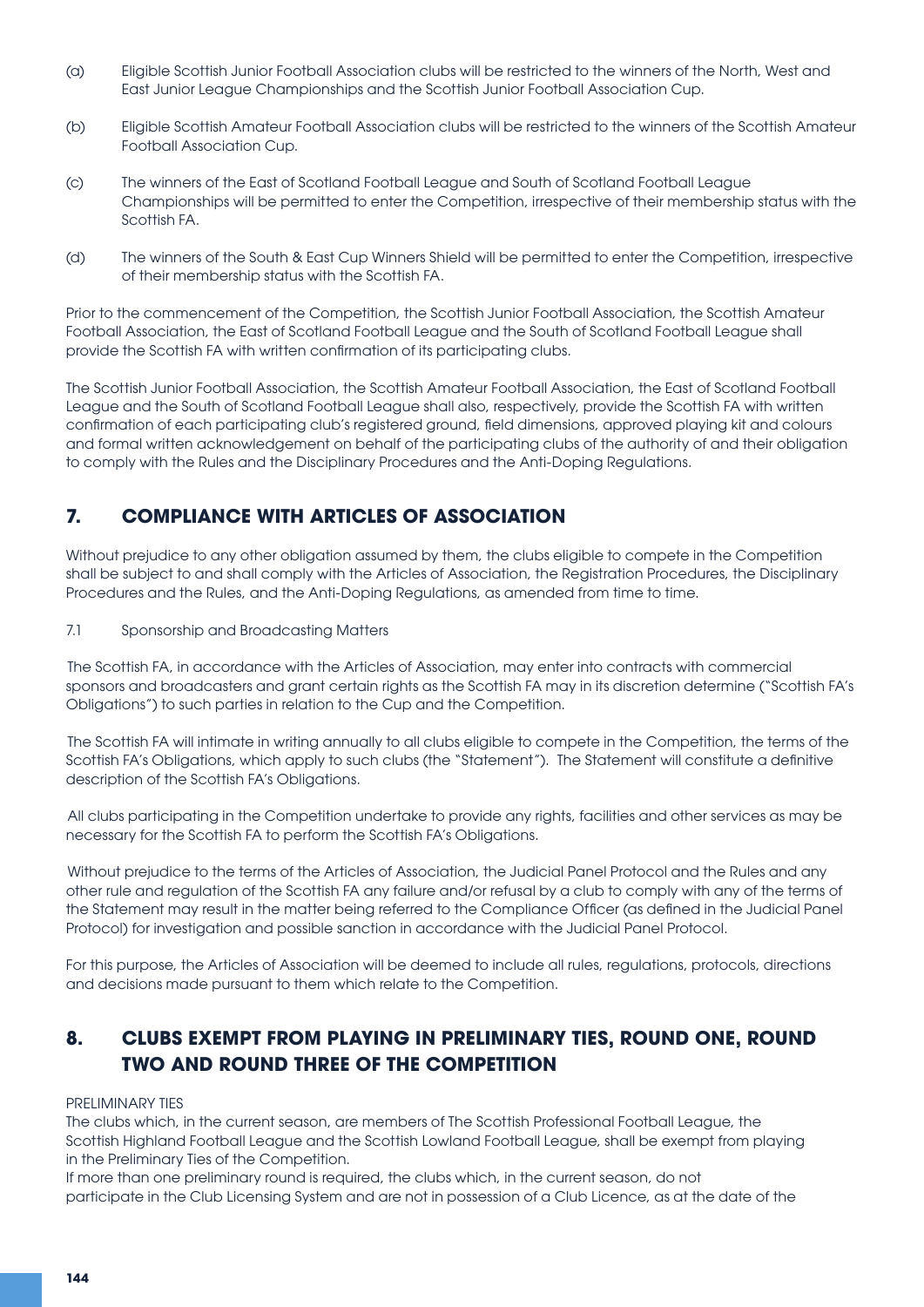draw, shall be required to play in the first preliminary round ties. For the purposes of these Rules, a club which has had its Club Licence suspended for whatever reason shall be deemed not to be in possession of a Club Licence.

#### ROUND ONE

The clubs which, in the current season, are members of The Scottish Professional Football League, shall be exempt from playing in Round One of the Competition.

A club which, at the end of the previous season, is relegated from the Scottish Professional Football League Two shall also be exempt from playing in Round One of the Competition.

The clubs which, in the previous season, have won the Scottish Highland Football League Championship or the Scottish Lowland Football League Championship shall also be exempt from playing in Round One, as shall the runners up in the Scottish Highland Football League Championship or the Scottish Lowland Football League Championship.

#### ROUND TWO

The clubs which, in the current season, are members of The Scottish Professional Football League Premiership, Championship and League One, shall be exempt from playing in Round Two of the Competition.

#### ROUND THREE

The clubs which, in the previous season, were members of The Scottish Professional Football League Premiership and those clubs finishing in The Scottish Professional Football League Championship positions one to four shall be exempt from playing in Round Three of the Competition.

### **9. BALLOT FOR TIES**

(a) The ballot for the preliminary round(s), if applicable, shall be so arranged that a combination of ties and byes will produce the required number of clubs to compete in Round One.

 The names of the clubs shall be placed in a lot and drawn in couples at a time, until the requisite number of ties is drawn.

- (b) For Round One, the names of the 36 clubs shall be placed in a lot and drawn in couples at a time. The clubs in each couple shall compete, and the winning clubs will qualify to play in Round Two.
- (c) For Round Two, the names of the 32 clubs shall be placed in a lot and drawn in couples at a time. The clubs in each couple shall compete, and the winning clubs will qualify to play in Round Three.
- (d) For Round Three, the names of the 32 clubs shall be placed in a lot and drawn in couples at a time. The clubs in each couple shall compete and the winning clubs will qualify to play in Round Four.
- (e) For Round Four and subsequent rounds, the names of the 32 clubs (in the case of Round Four) shall be placed in a lot and drawn in couples at a time. The clubs in each couple shall compete, and the names of the winning clubs shall be placed in a lot and drawn in couples at a time, and so on, until two clubs are left to compete in the Final Tie.
- (f) Clubs not drawn in the ballot will receive a bye into the next round of the Competition. Clubs receiving a bye are not considered to have participated in that particular round (and will not be eligible to participate in any financial distribution relating to it).

### **10. INTIMATION OF BALLOT TO CLUBS**

After each ballot, the Secretary will inform each club of the name of the club against which it is drawn and of the date of the match and of the hour of kick-off, both of which shall be decided by the Board.

The two clubs in any tie may agree to kick-off at an earlier hour than that fixed by the Board. They may not play earlier in the week, unless with the consent of the Board.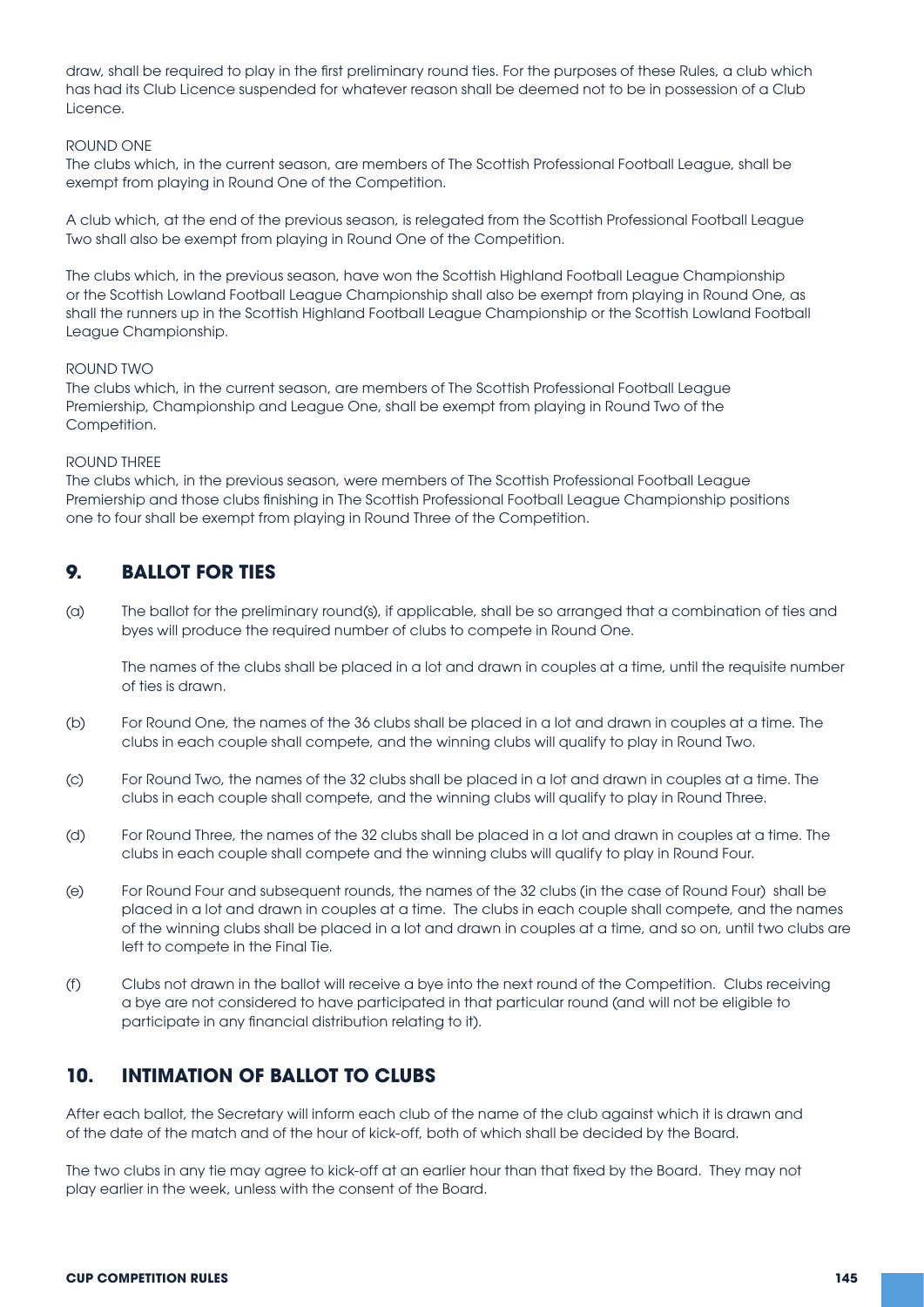### **11. GROUNDS FOR TIES, EXCLUDING SEMI-FINAL AND FINAL TIES**

Subject, in every case, to the terms of Rule 13:-

- (a) In each tie, a match shall be played on the ground of the club first drawn in the ballot.
- (b) If the result is a draw, a second match shall be played on the ground of the club drawn second in the ballot, unless, in the case of a Preliminary Round match (if applicable), a match in Round One, Round Two or Round Three, the clubs agree to play on a neutral ground.

## **12. SEMI-FINAL AND FINAL TIES**

- 12.1 The Semi-Final and Final Ties shall be under the direct control of the Board who shall make all of the arrangements therefor.
- 12.2 Without prejudice to the foregoing generality, each of the clubs participating in the Semi-Final and/or the Final Ties, respectively, shall be liable for any damage caused to the stadium at which such a Tie is played ("the Stadium") by that club's supporters, acting with malicious intent or recklessly.
- 12.3 All costs and expenses incurred by the venue operator at whose ground the relevant Semi-Final or Final Tie is being played in repairing the damage caused to the Stadium or otherwise to reinstate the Stadium shall be deducted from the financial proceeds of the Competition normally payable to the participating club referred to in Rule 12.2 by the Scottish FA and paid to the venue operator at whose ground the relevant Semi-Final or Final Tie is being played.
- 12.4 Any dispute as to whether the damage referred to above was caused by that club's supporters, acting with malicious intent or recklessly, shall be determined by the Scottish FA, who shall act as an expert and not as an arbitrator, whose decision shall be final and binding on the club and whose costs and expenses in reaching such determination shall be met from that club's share in the financial proceeds of the Competition as aforesaid.
- 12.5 The costs of repair or reinstatement will be determined by an independent contractor, who shall act as an expert and not as an arbitrator, whose decision shall be final and binding on the club and whose costs and expenses shall be met from that club's share in the financial proceeds of the Competition as aforesaid.
- 12.6 Each club authorises, instructs and mandates the Scottish FA to pay the costs of any damage or repair, so determined, to the venue operator at whose ground the relevant Semi-Final or Final Tie is being played, together with any costs payable under Rules 12.4 and 12.5 out of that club's share in the financial proceeds of the Competition as aforesaid.
- 12.7 In the event that the club's share in the financial proceeds of the Competition as aforesaid is less than the aggregate amount of the costs referred to in Rule 12.3 to Rule 12.5 (both inclusive), the club undertakes to indemnify the Scottish FA against, and to pay within 7 days of a written demand, an amount equal to the amount by which such aggregate amount exceeds the club's share in the financial proceeds of the Competition as aforesaid.
- 12.8 The aggregate amount of any sums paid to the Scottish FA under this Rule 12 shall not exceed the sum of FIFTY THOUSAND POUNDS (£50,000) Sterling exclusive of VAT (or such other sum as is specified in the Rules from time to time).

# **13. GROUNDS FOR TIES**

Notwithstanding anything which is contained in Rule 11 if a club notifies the Scottish FA that it considers that its registered ground as detailed in the Official Return (Rule 6 and the Articles of Association refer) is unsuitable for the playing of a Cup match for whatever reason, or if the Secretary considers that a club's registered ground is unsuitable for the playing of a Cup match for whatever reason, and (in either case) the Board is satisfied of the validity of such reason, the match shall be played at the nearest available registered ground of at least equivalent capacity which in the opinion of the Board is most suitable for the occasion. If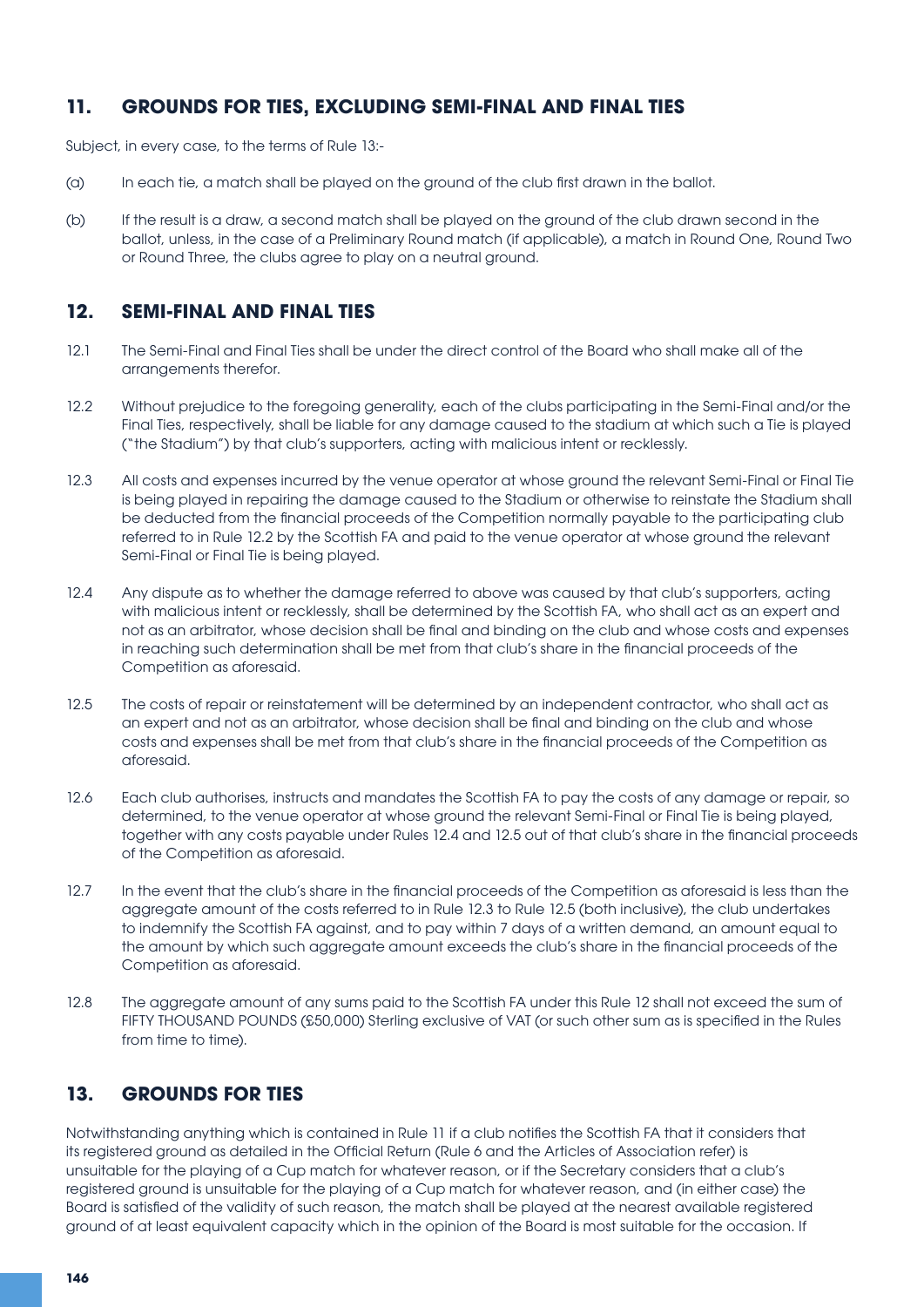a replay should be necessary, it will take place at the ground of its opponents.

If more than one club from the same city or town or with the same nominated registered ground is drawn to play at home in the same Round and it is deemed, for whatever reason, that their matches cannot be played on the same day or at the same kick-off time then the clubs shall decide in rotation as to which club has the choice as to when the notifying club's match is played.

#### REGISTERED CLUBS

The grounds of Registered clubs participating in the Preliminary Round (if applicable), Round One, Round Two and Round Three are subject to the following minimum criteria:

- a) The ground must be enclosed with a suitable barrier to keep spectators from gaining entry to the ground without payment.
- b) The club must provide the following facilities inside the ground and closely adjacent to the playing field:
	- 1) Separate changing, showering and toilet facilities accommodation for home and visiting teams; and
	- 2) Separate changing, showering and toilet facilities accommodation for three match officials.
- c) The ground must comply with prevailing Health and Safety regulations, and, where applicable, have relevant certification issued by the local authority.
- d) Appropriate facilities to provide refreshments for visiting players and match officials.
- e) Adequate car parking provision for players and match officials.
- f) Technical areas capable of holding up to thirteen persons.
- g) Adequate toilet and catering facilities for spectators.

### **14. NUMBER OF PLAYERS AND SUBSTITUTES**

Except for the circumstances described within Rule 22(a) relating to extra time being played in any match, a team shall consist of 11 starting players and up to a maximum of 7 named substitutes, of whom not more than three may be used at any time during the match, save that in the event that extra time is played in any match, a team may use four substitutes in total, provided that the fourth substitute shall only be used during the period of extra time. The team list must include two designated goalkeepers, one of whom must be named as a substitute.

The players in a team may be changed from match to match, but a club may not play, or list as a named substitute, any player who, in the same season, has already played (as one of the 11 starting players or as a fielded substitute), for another club in the Competition.

### **15. ELIGIBILITY OF PLAYERS**

- (a) A goalkeeper, who is not qualified by registration under the terms of Rule 16(a), but is registered in compliance with Rule 17 may not, for any reason whatsoever, play in any other position.
- (b) When a match which is postponed, drawn, or abandoned, is played or replayed, only those players who were eligible by means of their registration, pursuant to the Registration Procedures, at the date fixed for originally playing the Round, may play. For the avoidance of doubt the operation of the Disciplinary Procedures has no impact on the application of this rule.
- (c) All players in the Competition must be eligible to play in the relevant match having regard in particular (but without prejudice to the generality) to the Registration Procedures and the Disciplinary Procedures.
- (d) A player must be aged 16 years or more to be eligible to play for a club in a match in the Competition.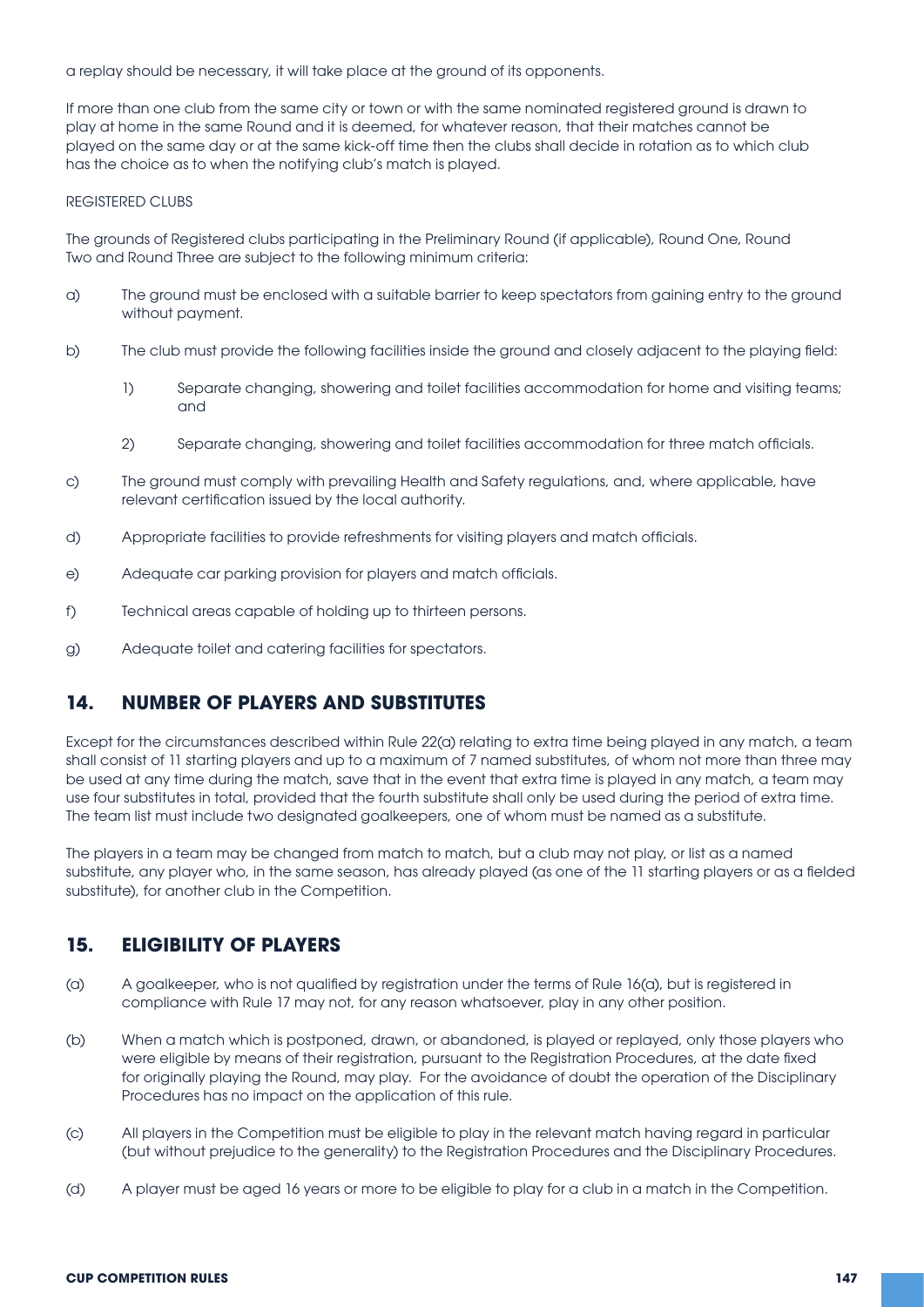# **16. ELIGIBILITY OF PLAYER TO PLAY IN FINAL TIE**

- (a) Except in the case of a player whose customary position is that of goalkeeper, a player to be eligible to participate in the Final Tie of the Competition must have been eligible to participate in the Semi-Final Round of the Competition for the club for which he is to participate in the Final Tie.
- (b) A goalkeeper who gains exemption under sub-paragraph (a) may not for any reason whatsoever play in any other position.

# **17. COMPULSORY REGISTRATION OF PLAYERS**

Subject to Rule 15 above, a player must not be listed on the Official Team Line as one of the 11 starting players or as a named substitute for a tie in the Competition without having been registered prior to such tie, with the Scottish FA, for the club for which he is to play. During the term of a temporary transfer the player concerned shall not be eligible to play against the transferor club. A player must not be listed on the Official Team Line, as one of the 11 starting players or as a named substitute, for a tie if he is subject to a relevant suspension pursuant to the Disciplinary Procedures. Each participating club is responsible for ensuring that all of its players who are listed on the Official Team Line, as one of the 11 starting players or as a named substitute, for a tie in the Competition are eligible to be so listed pursuant to the Registration Procedures and the Disciplinary Procedures.

# **18. FIELD OF PLAY AND MATCH REQUIREMENTS**

Matches in the Competition shall be played on a natural grass surface or on an artificial turf surface. Artificial turf surfaces must comply with quality standards set for football by FIFA.

Home clubs with artificial turf surfaces will be required to provide a current test certificate proving compliance to FIFA pitch standards.

Clubs may only use test agencies in relation to artificial turf surfaces which have been accredited for the purpose by FIFA.

(a) The length of the field of play shall not be more than 130 yards (120 metres) and not less than 100 yards (90 metres). The breadth of the field of play shall not be more than 80 yards (75 metres) and not less than 55 yards (50 metres).

 Subject to the foregoing, the dimensions shall not differ from those contained in the Official Return for the current season lodged with the Scottish FA by the club on whose ground a match is played, unless such dimensions have been changed with the consent of the Board (Rule 6 refers).

- (b) Spectators must be separated from the field of play by a wall, a rope, a railing or a fence.
- (c) Goal nets and corner flags shall be used at all matches in the Competition.
- (d) A new football of first grade quality shall be provided by the ground or host club for each match played in the Competition. The Scottish FA will provide balls for matches to be played on a neutral ground at the semi-final and final stage of the Competition.
- (e) It is the responsibility of the home or host club to ensure that adequate first aid facilities, requisite equipment and stretcher facilities/carrying chair(s) capable of conveying spectators from seated areas are available for all ties in the Competition and that at least one fully qualified person is present and equipped to administer first aid. The home or host club should take cognisance of the expected attendance and provide additional first aid cover as appropriate for the configuration of the ground.
- (f) No match in the Competition shall take place at any stadium where the playing area is covered or partially covered by a roof or other form of canopy without the prior consent of the Board.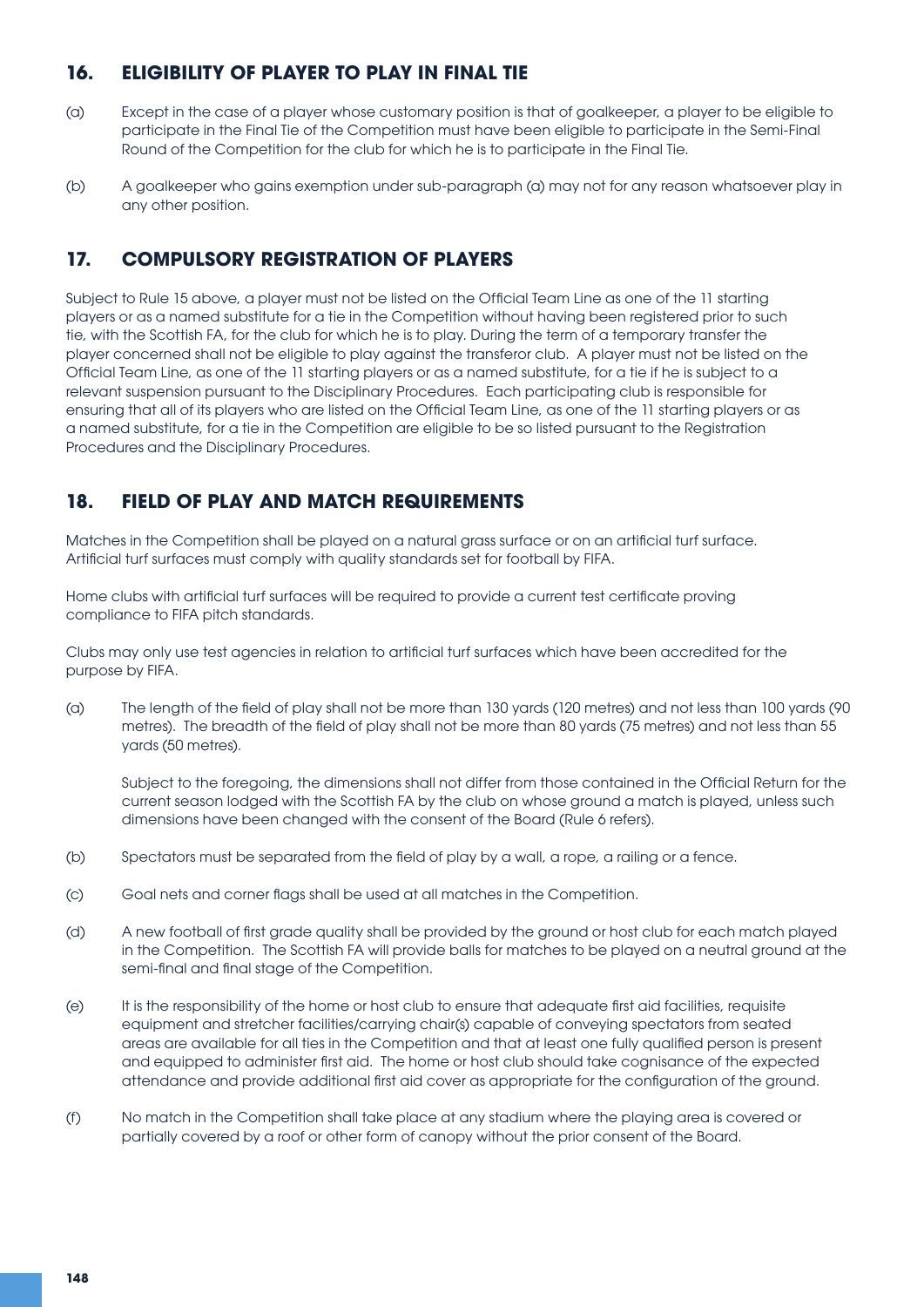### **19. DURATION OF MATCH AND STADIUM CLOCKS**

- (a) Except when extra time is played in accordance with the terms of Rule 24 a match will consist of two halves each of 45 minutes in duration.
- (b) A match which has started and which, for any reason, is abandoned, may not be continued as a "friendly" match.
- (c) The half time interval shall be of 15 minutes duration, or as determined by the match official.
- (d) Clocks in a stadium provided for the purposes of showing the amount of time played may run during the match, provided they are stopped at the end of normal time in each half, i.e. after 45 and 90 minutes respectively. This requirement also applies in the event of extra time being played (i.e. after 15 minutes of each half).
- (e) Public address announcements, where made, should specify that any added time to be played is a minimum number of minutes.

#### **20. APPOINTMENT OF MATCH OFFICIALS**

Match officials shall be appointed from those referees whose names are included in the List of Referees. In the Preliminary Round (if applicable), Round One and Round Two, Assistant Referees may be appointed from the List of Registered Referees.

Fourth Officials shall be appointed to all ties from Round 5 onwards and to any ties in prior Rounds which are broadcast live on television or any ties which the Scottish FA considers appropriate.

Additional Assistant Referees shall be appointed to the Semi-Final and Final ties.

The Secretary shall make all appointments.

Appointments shall take precedence over all other appointments, except with the permission and consent of the Secretary.

(a) A club may not refuse to accept the services of any match officials appointed by the Board or by the Secretary.

 If any club refuses to play a tie due to an objection to or concern about the identity of any match official, such refusal may result in the matter being referred to the Compliance Officer (as defined in the Judicial Panel Protocol) for investigation and possible sanction in accordance with the Judicial Panel Protocol.

(b) The fees and expenses of match officials shall be defrayed by the Scottish FA.

#### 20.1 Replacement of a Match Official

#### (a) Replacement of a Referee

In the event the referee is unable to start or complete the match, he will be replaced by another match official in accordance with the following provisions:

#### Preliminary Ties, Rounds One and Two

Assistant Referee 1 replaces the referee.

In the event that Assistant Referee 1 is a Category 3 Specialist Assistant Referee or a Category 3 Specialist Assistant Referee Development and Assistant Referee 2 is a Category 3 Referee, then Assistant Referee 2 replaces the referee.

#### Round Three

Assistant Referee 2 replaces the referee.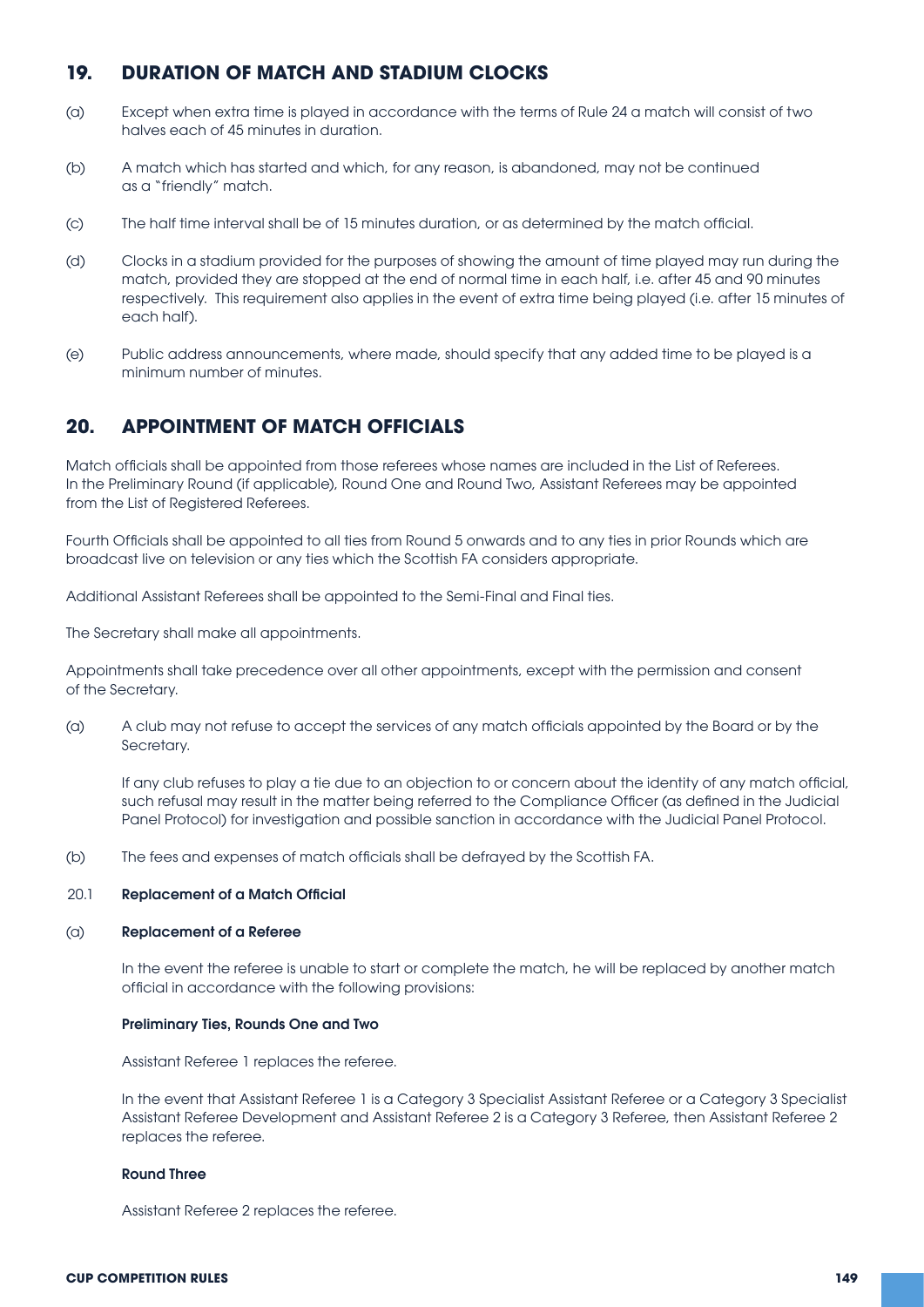#### Round Four

 Where appointed, the Fourth Official replaces the referee.

 Where a Fourth Official is not appointed to a tie, Assistant Referee 2 replaces the referee.

#### Rounds Five, Six, Semi-Final and Final Ties

 The Fourth Official replaces the referee.

#### (b) Replacement of an Assistant Referee

In the event an assistant referee is unable to start or complete the match or he replaces the referee in accordance with Rule 20.1(a), he will be replaced by another match official in accordance with the following guidance:

#### Preliminary Ties and Rounds One, Two, Three, Four, Five and Six

 In ties where a Fourth Official is appointed, the assistant referee will be replaced by the Fourth Official.

 In ties where a Fourth Official is not appointed, the assistant referee will be replaced by a registered referee in attendance at the match, failing which the replacement will be a club official decided by the referee.

If it is Assistant Referee 1 who is being replaced, Assistant Referee 2 moves to become Assistant Referee 1 and the replacement assistant referee becomes Assistant Referee 2.

#### Semi-Final and Final Ties

 The assistant referee will be replaced by the Fourth Official (or by a Reserve Assistant Referee if one is appointed).

#### (c) Replacement of a Fourth Official

 In the event the Fourth Official is unable to start or complete the match or is required to replace another match official, he will be replaced by a registered referee in attendance at the match, failing which no replacement will be made.

#### (d) Replacement of an Additional Assistant Referee

In the event the Additional Assistant Referee is unable to start or complete the match, he will be replaced by the Fourth Official. In the event that two match officials require to be replaced during a match, the referee will decide what should happen in regard to the second replacement of a match official to enable the match to be completed.

### **21. REGISTERED COLOURS**

(a) Before the first day of August in each year, each club shall register with the Secretary, the colours and design of its shirts and stockings. Clubs will register their first choice colours and second choice colours and, should clubs so desire, they may also register a third set of colours. Subject to the terms of the following sections (b) (c) and (d) of this Rule, a club shall play in its registered colours.

 Exceptionally, a club may, with the approval of the Board, play in colours which are modified from those which have been registered.

(b) When a match is played on the ground of one of the competing clubs and the first choice colours of both clubs are the same, or similar, the away club shall change and play in distinctive colours as specified pursuant to Rule 21(a).

When a match is played on a neutral ground and the first choice colours are the same, or similar, then both teams shall change and play in distinctive colours.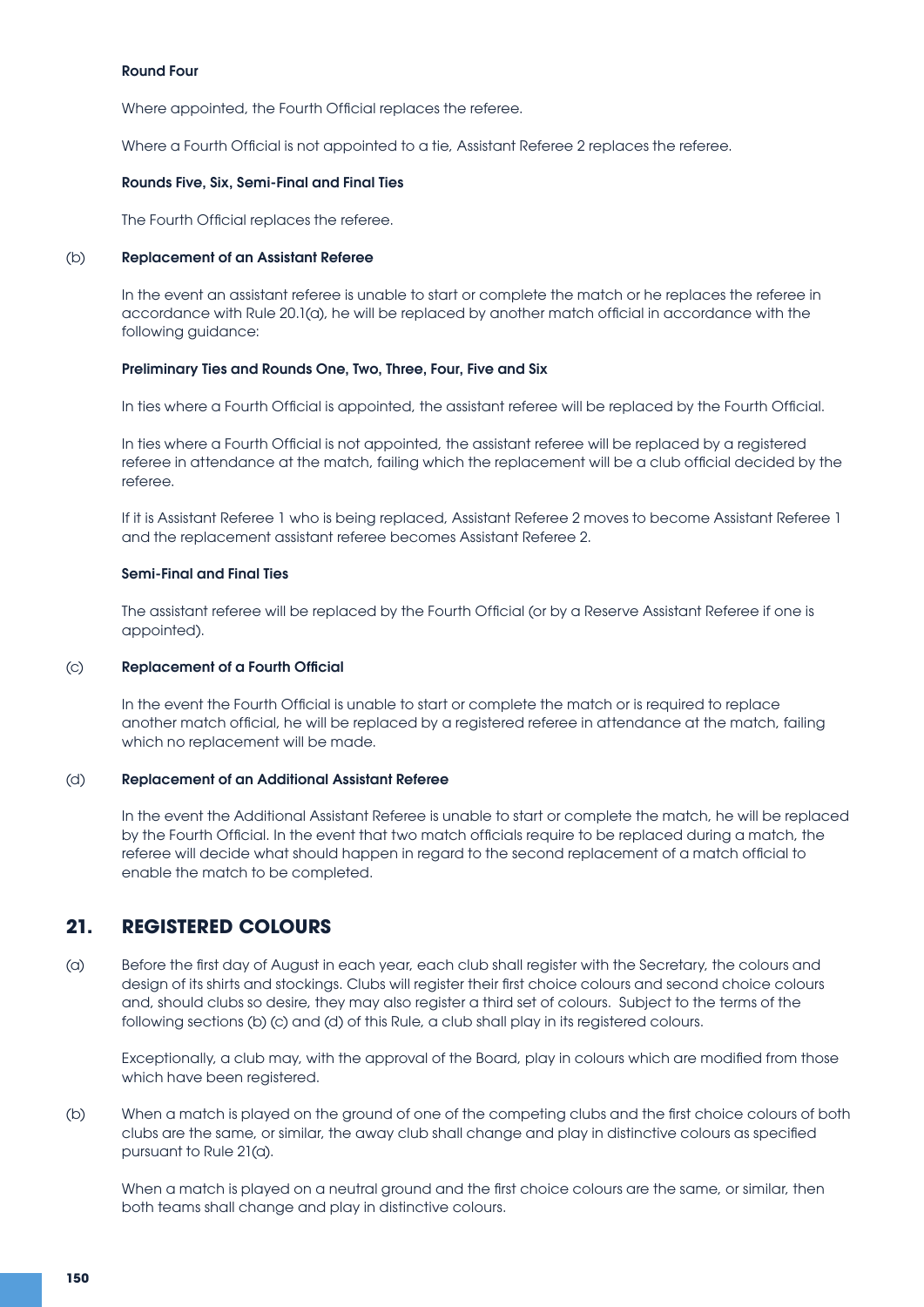In the case of the Semi-Final and Final Ties of the Competition, the first drawn club at the draw for both Semi-Final Ties will be permitted to play in the home strip and the second drawn club (if necessary) is required to change. The winning team of the first Semi-Final will automatically become the home team in the Final.

(c) A club may play in its second or third choice registered colours under Rule 21(a) provided that this does not prevent the opposing club from observing the terms of paragraph (b) or from playing in its first choice registered colours if it chooses to do so.

 A club which elects to play in its second or third choice registered colours shall inform the opposing club, the referee and the Scottish FA in writing not later than seven days before the date of the match. If it fails to do so, the colours that the club is to wear shall be determined by the referee having regard to Rule  $21(a)$ .

- (d) If there is any dispute as to whether the colours of the clubs are the same, or similar, the referee shall decide the issue and his decision will be final and binding on the clubs.
- (e) Goalkeepers shall wear colours which distinguish them from the other players and from the Match Officials. The referee's decision on whether this Rule is met will be final and binding on all parties.
- (f) Every player and substitute of each team shall wear a distinguishing number on his shirt or shorts.
- (g) Any failure by any club to adhere to any of the terms of this Rule 21 may result in the matter being referred to the Compliance Officer (as defined in the Judicial Panel Protocol) for investigation and possible sanction in accordance with the Judicial Panel Protocol.

## **22. TEAM LINES**

The Official Team Line for matches in the Competition shall permit the listing of 11 starting players, a maximum of seven named substitutes, and six technical personnel. The template of the Official Team Line shall be provided by the Scottish FA. The Official Team Line must be submitted in order to enable a club to participate in a match in the Competition.

a) Not later than 75 minutes before the start of the match, each club shall hand to the referee, the Official Team Line and to its opponent, a duplicate thereof. The Official Team Line shall contain accurate and complete details of the numbers, proper player names and dates of birth in relation to not more than 18 players, together with proper names of the technical personnel to be seated within the technical area (subject to a maximum of six such technical personnel). The Official Team Line must be properly completed in block capitals, and signed by the Secretary or other accredited official. Upon signature by the Secretary or other accredited official, such Official Team Line will be deemed to be complete and binding on the club concerned.

The 11 starting players in the Official Team Line must commence the match. The other named players are designated as substitutes. The numbers on the players' shirts must correspond with the numbers indicated on the Official Team Line. The goalkeepers and team Captain must be identified.

 Only three of the named substitutes on the Official Team Line may take part in the match as fielded substitutes, except in the event that extra time is played in any match where a team is permitted to use an additional substitute, a fourth in total, during such period of extra time. A player who has been substituted may take no further part in the match.

 If so required pursuant to the Club Licensing Procedures, each club shall also list the proper name of the club's Doctor in the Official Team Line. In all other circumstances, it is recommended that a club's Doctor and Physiotherapist are listed on the Official Team Line and accommodated in the technical area within the category of technical personnel.

 Replacement of players on the Official Team Line

 (i) If any of the 11 starting players listed on the Official Team Line is not able to start the match due to unexpected physical incapacity or other extreme circumstances (which are explained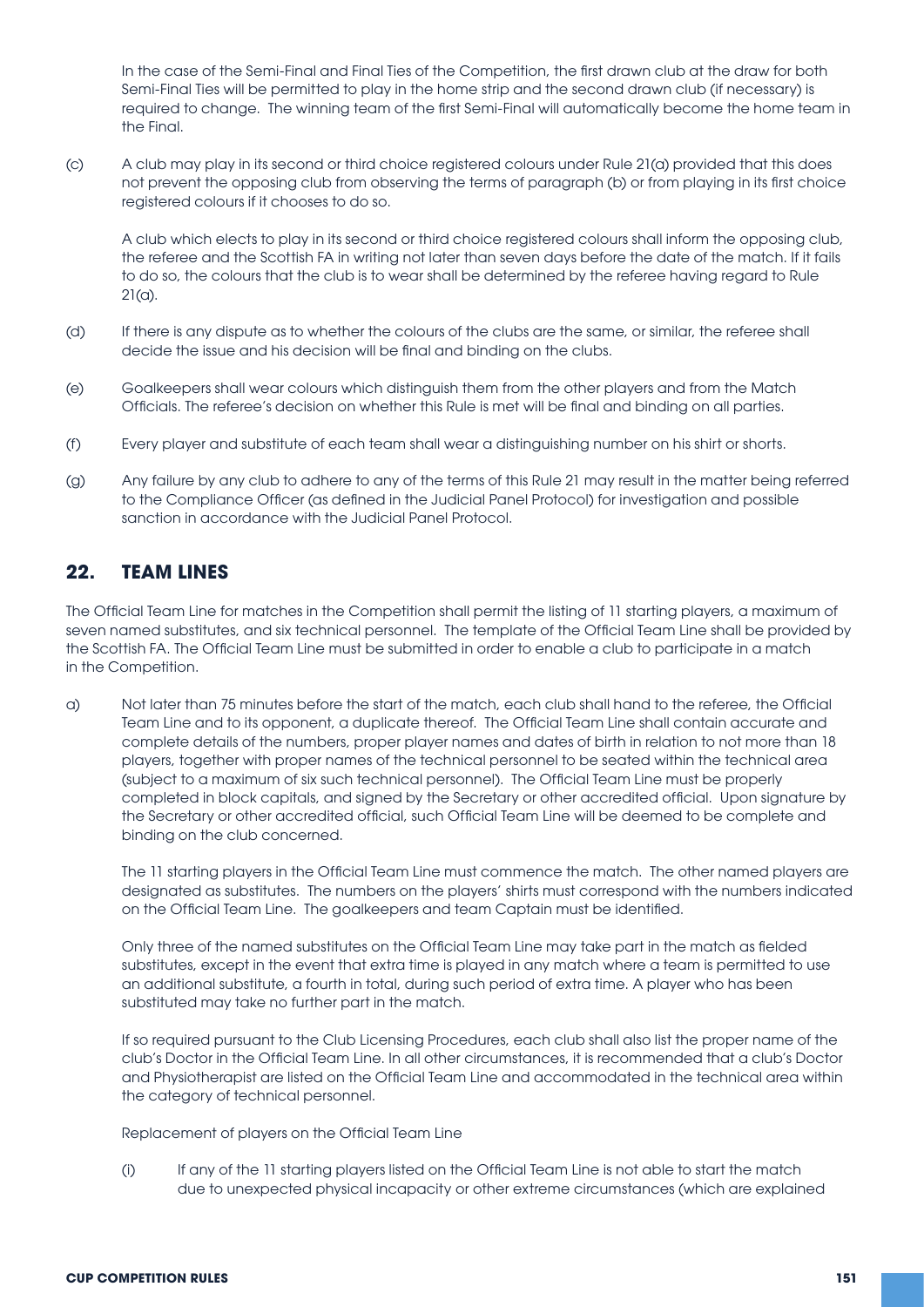to and accepted by the referee), he may only be replaced by one of the named substitutes. The substitute(s) in question may then only be replaced by an eligible player(s) not originally listed on the Official Team Line as signed, so that the quota of substitutes is not reduced. During the match, three players may still be substituted, except in the event that extra time is played in any match where a team is permitted to use an additional substitute, a fourth in total, during such period of extra time.

 If for any reason changes require to be made to the Official Team Line pursuant to Rule 22(a) (i), (ii) and (iii) (and said changes are accepted by the referee) then the club must notify its opponent immediately thereafter.

- (ii) If any of the named substitutes listed on the Official Team Line is not able at the start of the match to be fielded due to unexpected physical incapacity or other extreme circumstances (which are explained to and accepted by the referee), he may only be replaced by an eligible player not originally listed on the Official Team Line as signed.
- (iii) If a goalkeeper listed on the Official Team Line is not able to be fielded due to unexpected physical incapacity suffered by him or other extreme circumstances (which are explained to and accepted by the referee), then he may be replaced but only by an eligible player not originally listed on the Official Team Line as signed, and who must be designated as a goalkeeper pursuant to Rule 14.

 The club concerned must in addition to the requirements set out above, upon request, provide the Scottish FA with necessary medical certificates and/or a full written explanation of the circumstances that caused the change.

(b) The Secretary shall keep a register of the names of all of the players who take part in the Competition. The register shall be open for inspection by all clubs.

### **23. DRAWN OR UNPLAYED TIES, EXCLUDING SEMI-FINALS AND FINAL TIES**

(a) When a first match in the Preliminary Round (if applicable), Round One, Round Two or Round Three is drawn, or is not played on or before the original date, the drawn or unplayed match shall be replayed or played on the Saturday following the first match or the date fixed therefor, or in the second midweek following the original match date, unless the two clubs, the relevant authorities and the Scottish FA are all agreeable that the match be played on an earlier date.

 The drawn or unplayed match shall take place on a day to be mutually agreed by the two clubs, other than Thursday or Friday.

- (b) In subsequent Rounds, the drawn or unplayed match shall be replayed or played in the second midweek following the first match or the date fixed therefor, on a day other than Thursday or Friday, unless the two clubs, the relevant authorities and the Scottish FA are all agreeable that the match be played on an earlier date.
- (c) If, in either case, regulated by Rule 23(a) or (b), a tie is still undecided clubs are required to make two attempts to play or to replay the tie in succeeding mid-weeks until a decision is reached. These attempts will be made on Mondays and Wednesdays. Clubs may however elect to play on a Tuesday rather than a Monday, but if doing so, will be required to play or replay on the Wednesday of that midweek in the event of a draw or a postponement. Competition replays will have priority over league matches in the Scottish Professional Football League or any other relevant league either scheduled or re-scheduled except in exceptional circumstances and by agreement of the Board.

# **24. DRAWN TIES – EXTRA TIME/KICKS FROM THE PENALTY MARK**

(a) When a second match is drawn in any of the Rounds up to and including the Sixth Round, an extra thirty minutes shall be played. Thereafter, if the tie is still undecided, the winner shall be determined by the taking of kicks from the penalty mark in accordance with the rules laid down by IFAB. The Club which scores more times in respect of such kicks will be declared the winner of the tie.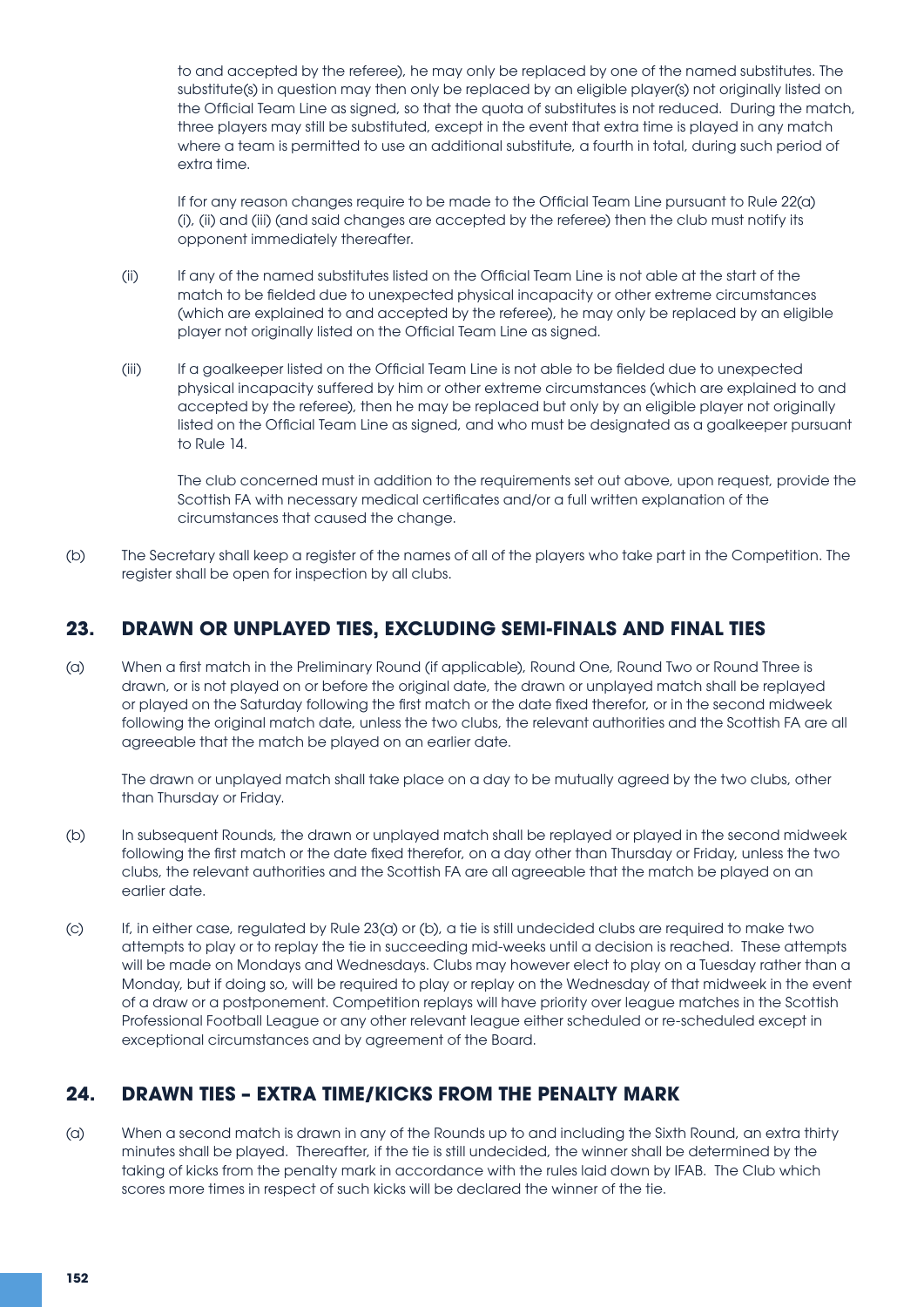(b) When a Semi-Final or Final Tie is drawn, an extra thirty minutes shall be played. Thereafter, if the tie is still undecided, the winner shall be determined by the taking of kicks from the penalty mark in accordance with the rules laid down by IFAB. The Club which scores more times in respect of such kicks will be declared the winner of the tie.

#### **25. MATCH UNFINISHED**

- (a) In the event of any match in the Competition being unfinished owing to weather conditions or other causes over which neither competing club has any control, the disbursement of receipts from the unfinished match shall be made in accordance with the relevant Rules which would have been applicable had the match been completed.
- (b) When such unfinished match is subsequently re-scheduled and played, the disbursement of receipts from that match shall be made in accordance with the relevant Rules, subject to the discretionary provisions contained in section (c) of this Rule 25.
- (c) The competing clubs shall have discretion, subject to the Board's endorsement of the exercise of such discretion and notwithstanding the provisions for charges for admission stipulated elsewhere in the Rules, to agree to admit on a concessionary basis to the re-scheduled match, those spectators for whom an admission charge had been accounted in respect of the unfinished match.

 In calculating the division of receipts in accordance with the relevant Rules, the following provisions shall apply:-

- (1) when a levy is payable to the Scottish FA, it shall be calculated from the gross receipts of the match excluding concessionary admissions assuming that the concessionary admissions are on a no charge basis. If there is a concessionary charge for admission the concessionary charges shall be included in the gross receipts.
- (2) when the match is played on the ground of one of the competing clubs, the deduction from receipts which the host club is entitled to make shall be calculated on the basis of the notional gross receipts of the match which will include the full corresponding charges for those spectators admitted on a concessionary basis.
- (3) when the match is played on a neutral ground, the rental payable to the club on whose ground the match is played shall be calculated on the basis of the notional gross receipts of the match which shall include the full corresponding charges for those spectators admitted on a concessionary basis.

If the sums calculated under paragraphs (2) or (3) of this Rule 25 (c) cannot be met from the actual match receipts, which shall include concessionary admissions if a concessionary charge for admission is made, the deficit shall be met equally by the competing clubs.

(d) The disbursement of receipts from any match in the Competition which is unfinished due to circumstances other than as stated in paragraph (a) of this Rule 25 and from any subsequent re scheduling of such match, shall be determined by the Board.

# **26. ARRANGEMENTS FOR MATCHES PLAYED ON A NEUTRAL GROUND**

Except for matches in the Semi-Final and Final Rounds of the Competition, the ground club, in conjunction with the competing clubs, shall make all of the arrangements for the match, and the competing clubs shall accept complete responsibility and liability for all loss or damage of any kind, whether to individuals or property.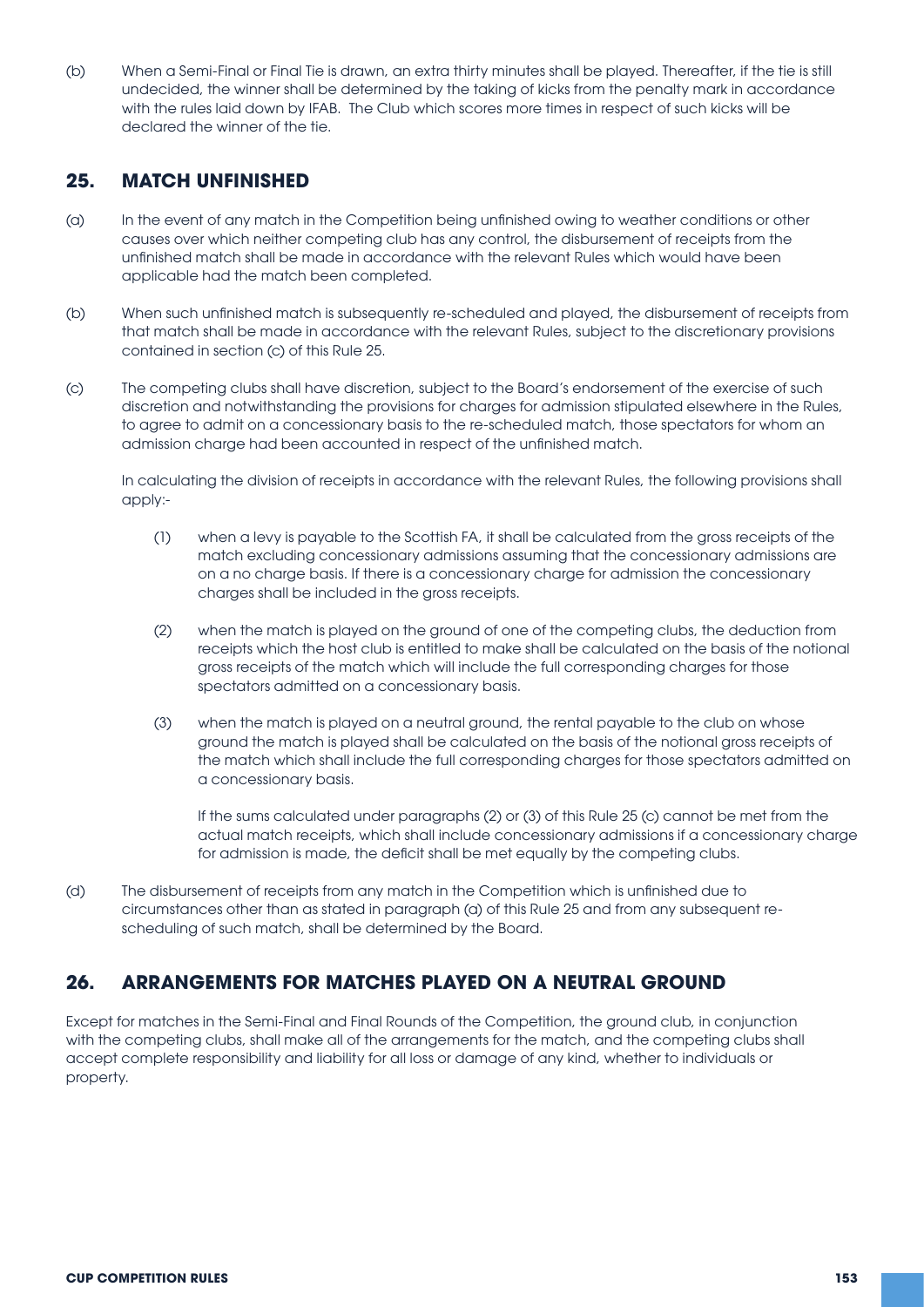# **27. CONDITION OF GROUND**

(a) When a match is to be played on the ground of one of the two competing clubs, or on a neutral ground whether or not it has been selected by the Board or by the Secretary, and there is reason to believe that it may not be in a condition for play, the Secretary shall, at the request of either competing club or the club providing the neutral ground, appoint an official to inspect the ground.

 In addition, the Secretary has discretion to initiate a pitch inspection. The inspection may be made on the day before the match is to be played. If an inspection is made on the day of the match, it shall be made early enough on the day of the match but not later than four hours before the time set for the kick-off, in order to warn the visiting club against travelling, if need be.

- (b) The referee's decision shall be final on whether or not the match should proceed. His fee and expenses shall be defrayed by the Scottish FA.
- (c) A ground which is unfit for Competition tie purposes, shall not be used that same day for any other match.
- (d) Any failure by any club to adhere to any of the terms of this Rule 27 may result in the matter being referred to the Compliance Officer (as defined in the Judicial Panel Protocol) for investigation and possible sanction in accordance with the Judicial Panel Protocol.

# **28. DISORDERLY CONDUCT**

Each club is responsible for the behavior of its players, officials, Team Staff, Team Officials, members, supporters and any person carrying out a function at a match on its behalf before, during and after such a match.

In the event of damage being sustained to a stadium (including any part of the stadium) where a match in the Competition is played as a consequence of misbehavior by a player, official, Team Staff member, Team Official, member, supporter or any person carrying out a function at a match who is representing, belonging to and/or associated with a club, then that club shall be responsible for any costs arising in the reparation of same, including all costs and expenses incurred by the venue owner and/or operator of the stadium in which a match is played.

The Scottish FA shall have the power to request such reports as may be necessary in determining responsibility for restitution.

The provisions of this Rule 28 are without prejudice to the terms of Article 28, which apply to clubs in the context of their participation in the Competition. Any failure by any club to adhere to any of the terms of this Rule 28 may result in the matter being referred to the Compliance Officer (as defined in the Judicial Panel Protocol) for investigation and possible sanction in accordance with the Judicial Panel Protocol.

# **29. DISAGREEMENT ON DATE OF MATCH**

If, in any case in which the date is not specified in these Rules or decided by the Board, the two clubs in any tie are unable to reach agreement on a date on which to play or replay, they shall, except when there are exceptional circumstances which would cause the Board to decide to the contrary, or unless the tie is to be played or replayed on a neutral ground, play or replay on the date which is agreeable to the host club.

The Board shall decide in the case of a match to be played or replayed on a neutral ground and the participating clubs will be bound by the decision of the Board.

# **30. REFUSAL OR FAILURE TO PLAY**

If a club refuses or fails to play the club against which it is drawn, such refusal or failure may result in the matter being referred to the Compliance Officer (as defined in the Judicial Panel Protocol) for investigation and possible sanction in accordance with the Judicial Panel Protocol.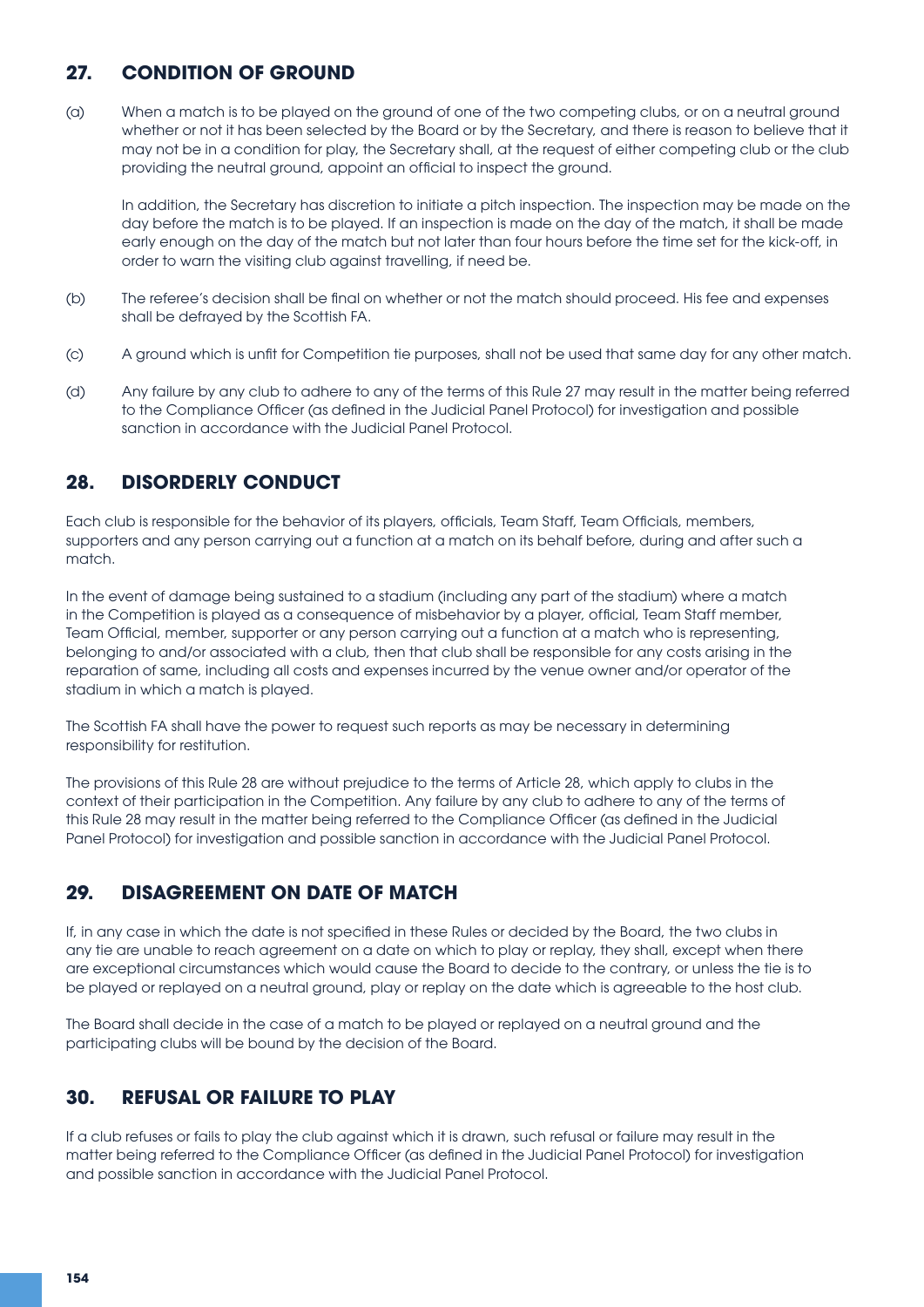# **31. CLUB SCRATCHING OR WITHDRAWING**

A club which intends to scratch or withdraw from the Competition will give notice to the Secretary and to the secretary of the club against which it is drawn, at least four days before the date fixed for playing the tie.

Any decision by a club to scratch or withdraw from the Competition may result in the matter being referred to the Compliance Officer (as defined in the Judicial Panel Protocol) for investigation and possible sanction in accordance with the Judicial Panel Protocol.

# **32. PROTESTS**

(a) When a club intends to lodge a protest, the secretary or other accredited official shall inform a match official and an accredited official of the opposing team within 30 minutes of the end of the match, and shall, at the same time, inform them of the grounds of protest. The secretary or other accredited official of such club shall be required to confirm the protest in writing by recorded delivery letter, to the Secretary within 24 hours of the end of the match (Sunday excluded). The Scottish FA will confirm receipt of the protest to both clubs and the match officials and the nature of the protest(s). A deposit of £250 will be lodged by the protesting club at that time.

 The Board, whose decision shall be final and binding, shall have the power to uphold or reject the protest, to retain the deposit lodged by the protesting club, to order either club to pay such sum towards defraying the expenses incurred as may be considered desirable and take such actions as it deems fit.

(b) Any objection to the ground, goal posts, crossbars, or other appurtenances of the game shall be intimated to the referee before the start of the match. The host club shall be responsible for ensuring compliance with Rule 18, and Law I of the Laws of the Game - The Field of Play.

# **33. PROTEST – INTERESTED PARTY**

If a member of the Board is connected currently with a club which is involved in a protest, he shall not sit on the Board while the protest is being heard. If he fails to recuse himself, the decision of the Board will not be valid and the protest will require to be reheard.

### **34. INFRINGEMENT OF RULES**

- 34.1 Any infringement of any of these Rules by a club, official, player or other person may result in the matter being referred to the Compliance Officer (as defined in the Judicial Panel Protocol) for investigation in accordance with the Judicial Panel Protocol.
- 34.2 Notwithstanding the terms above, the Scottish FA has the power to investigate any matter pursuant to the operation of the Competition.

## **35. MINIMUM CHARGE FOR ADMISSION**

Subject to a minimum adult non concessionary charge for admission to matches in the Preliminary Round (if applicable), Round One, Round Two and Round Three, of £5, and of £8 for matches in subsequent Rounds excluding the Semi-Final and Final Ties, the charges for admission shall be arranged by the competing clubs. If they are unable to agree, the charges which are normally made for the regular fixtures of the club at whose ground the match is to be played, will apply.

# **36. TICKETS FOR SALE**

For any match to which admission is wholly or partly by ticket or by cash admission at the turnstiles, the visiting club shall have the right to claim admissions up to 20% of the spectator capacity of the ground, in which case the supporters of the visiting club shall be accommodated in an area of the ground which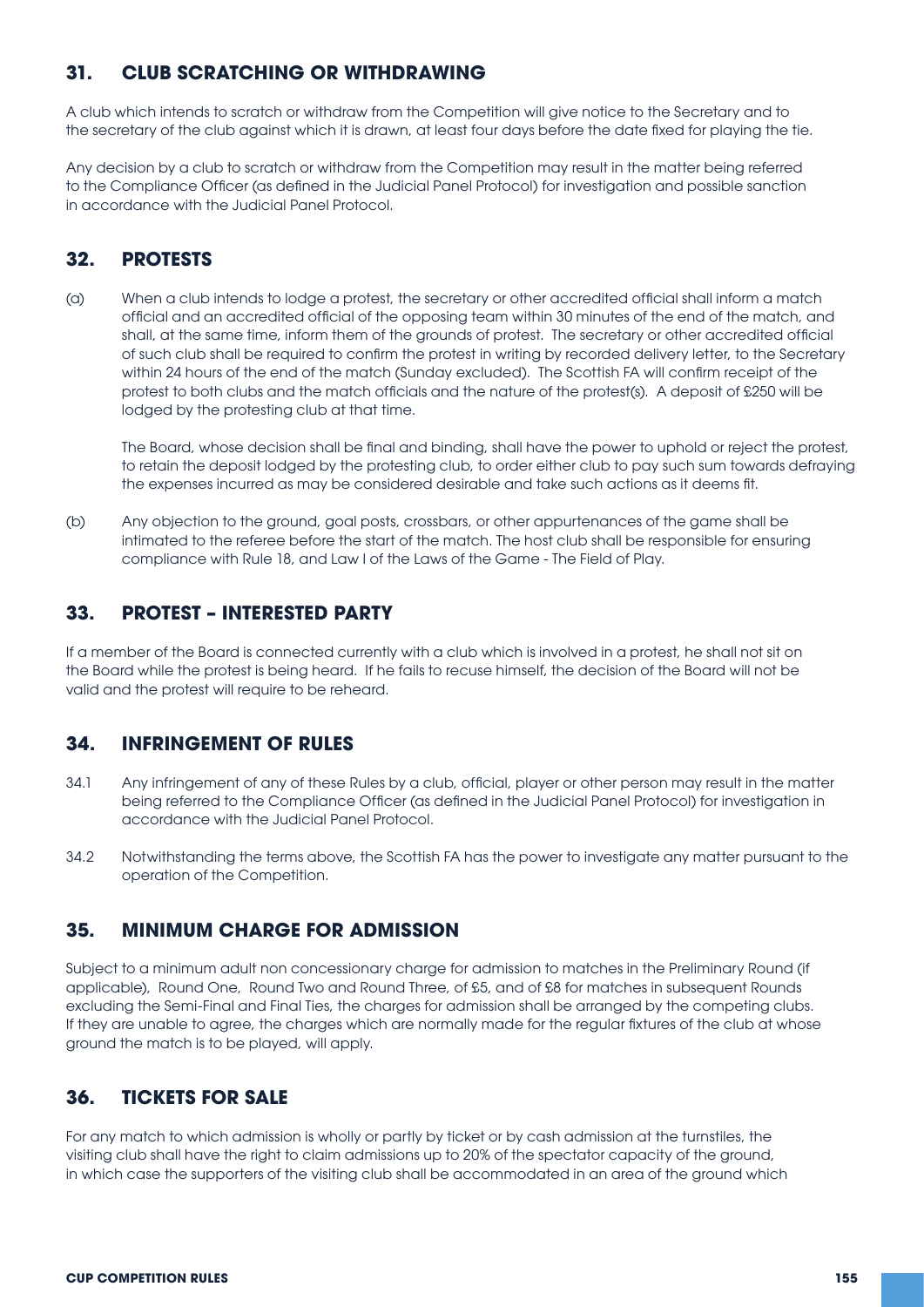is agreed by both clubs and the Police authorities after having taken cognisance of the Safety at Sports Ground Act, 1975, where appropriate. The exercise of such right shall be subject to the following conditions:–

- a) Except in the case of a replay the right is exercised within three days of the date on which the ballot is made.
- b) In the case of any replay, the right is exercised immediately after the drawn game.
- c) The visiting club shall be responsible for payment of all tickets asked for and allotted.
- d) The visiting club shall ensure that any tickets which are not required, together with a remittance for the total allotment, are in the hands of the ground club at least twenty-four hours before the time of kick-off.
- e) If any of the tickets which are so returned are subsequently sold, an appropriate refund will be made by the host club.

 The tickets which are allotted to the visiting club, if numbered and for reserved positions, shall be equal in position to those retained by the host club.

#### **37. RESTRICTION ON MEMBERS, ETC., TICKETS**

(a) Except in the case of a match in the Competition which is played on a neutral ground and subject to the visiting club having an entitlement to claim admissions up to 20% of the permitted spectator capacity of the host to accommodate their supporters, there is no restriction on the number of members, season ticket holders and complimentary ticket holders who may be admitted by the host club.

 In calculating the gate drawings, the host club shall be entitled to exclude 100 season tickets and complimentary tickets actually issued and used from the calculation of the gate drawings. The host club shall be entitled to further exclude all season tickets and complimentary tickets actually issued and used up to a maximum of 10% of the remaining total attendance, subject to such a limit not exceeding 1,000 such persons. Tickets issued as part of a paid hospitality package may not be included in the total number of complimentary tickets.

 Thereafter the club shall include the corresponding charges for admission in respect of every season ticket holder and complimentary ticket holder in excess of such limit. The corresponding charges shall be those charges which are applicable to all other paying spectators admitted to the match, relative to the area, or comparable area of the stadium to which a member, season ticket holder or complimentary ticket holder, in excess of the number of such persons allowed for the purpose of calculating the gate drawings, is admitted.

(b) Except with the agreement of the competing clubs, members' tickets, season tickets and complimentary tickets issued by the host club shall not be valid when a match is played on a neutral ground.

### **38. COMPLIMENTARY TICKETS**

Subject to a maximum of ten for the Directors' Box, the host club shall give to the opponent club such number of complimentary tickets as may be agreed by the two clubs. The Directors' Box tickets shall give access to reserved seats. Accreditation, to permit entry to the Dressing Room and other designated areas, shall be agreed between the two clubs.

### **39. NOT USED**

#### **40. TRAVEL – FINANCIAL ASSISTANCE AND GUARANTEE**

(a) The Scottish FA will, as a measure of financial assistance, provide a payment to each club drawn away from home in the Preliminary Round (if applicable), Round One and Round Two of the Competition, (except those which are played on a neutral ground) whether it be a first match or a replay, which requires travel from a club's home ground to away ground of a distance of more than 50 miles to play a tie.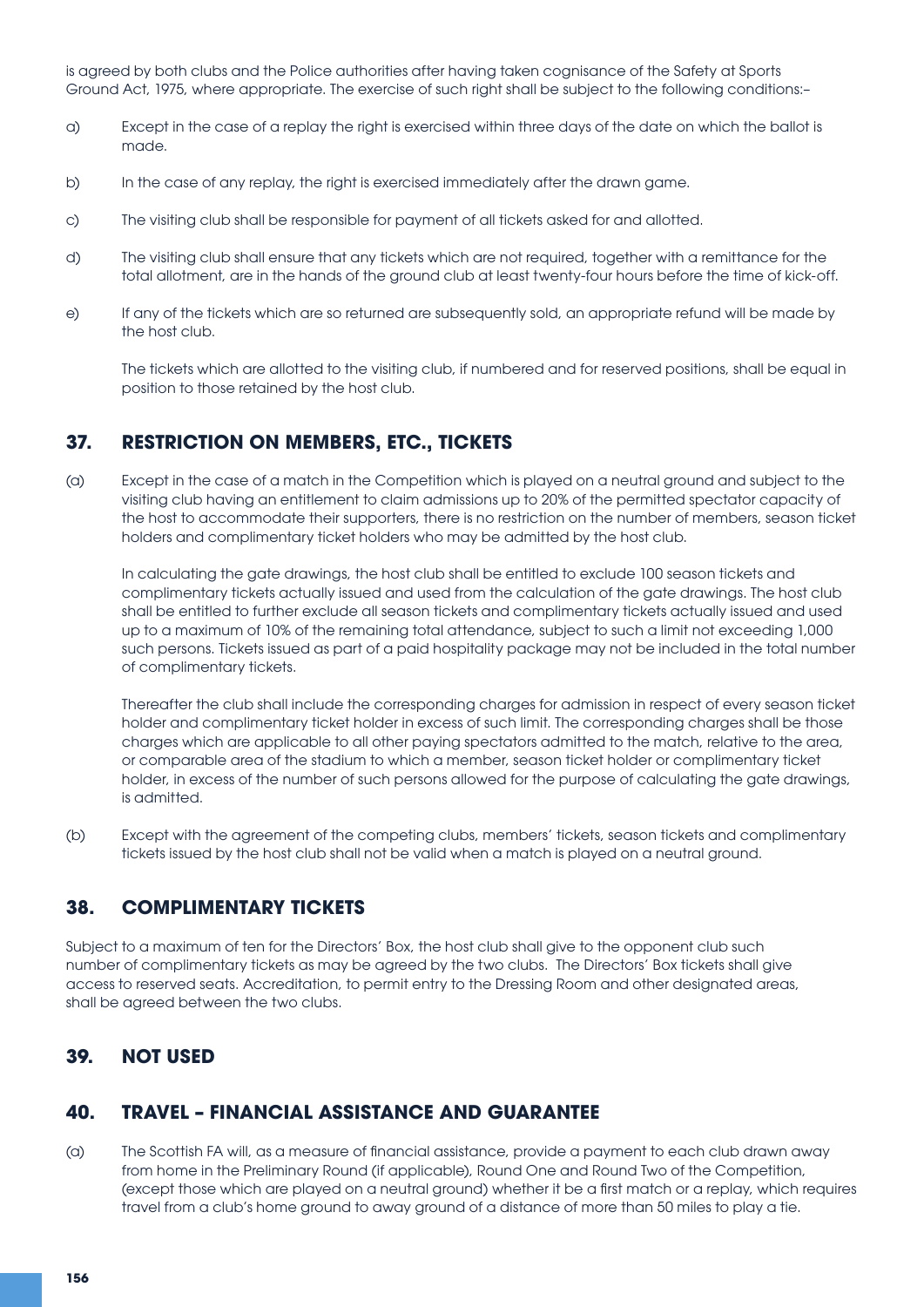In this event, and subject to the submission of an original travel invoice, the Scottish FA will refund up to a maximum of £400 to the club.

- (b) In all other ties from Round Three onwards (except those which are played on a neutral ground) the host club, whether it be a first match or a replay, shall give a financial guarantee to the opposing club, up to a maximum of £400.
- (c) Subject to the receipts being sufficient, when a match is played on a neutral ground, both clubs shall be guaranteed reimbursement of travel expenditure incurred, up to a maximum of £400 as defined in section (a) of this Rule 40.

### **41. DIVISION OF RECEIPTS AND PAYMENT OF EXPENSES**

- (a) Subject, in every case, to the terms of Rule 40, except when a match is played on a neutral ground, the monies received from all admission charges to a match in the Preliminary Round (if applicable), Round One, and Round Two, shall be divided equally between the clubs after deduction of 20% from the gross receipts by the host club. In respect of Round Three the following will apply:-
	- (1) The host club shall be entitled to make a deduction of 20% from the gross receipts.
	- (2) When half of the receipts remaining exceed the guarantee, the said receipts shall be divided, equally, between the clubs.
	- (3) When half of the receipts remaining do not exceed the guarantee, the visiting club shall only receive the guarantee.

The host club shall be responsible for payment of the match expenses.

(b) When a match in the Preliminary Round (if applicable), Round One, Round Two and Round Three is played on a neutral ground, the club on whose ground the match is played shall be paid a rental of 20% of the monies received from all admission charges to the match.

 Subject to the foregoing, the balance of the receipts shall be divided between the two competing clubs as follows:-

- (1) When the balance is sufficient, each competing club shall be entitled to reimbursement of expenditure on travel, in terms of Rule 40.
- (2) When the balance is insufficient, the sum available shall be divided between them, in proportion to their expenditure on travel.
- (3) Any surplus remaining after payment of travel expenses, shall be divided, equally, between them. The competing clubs shall be responsible, jointly, for payment of the match expenses.
- (c) Except when a match is played on a neutral ground, the monies received from all admission charges to a match in any Round other than the Preliminary Round (if applicable), First, Second, Third, Semi-Final and Final Rounds, shall be divided as follows:-
	- (1) A levy of 5% of the monies received from all admission charges to the match shall be paid to the Scottish FA within three days of the date on which the match is played.
	- (2) The host club shall be entitled to make a deduction of 20% from the gross receipts.
	- (3) When, after payment of the levy and of the deduction foresaid, half of the remainder of the receipts exceeds the guarantee, the said remainder of the receipts shall be divided, equally, between the two clubs.
	- (4) When, after payment of the levy and of the deduction foresaid, half of the said remainder of the receipts does not exceed the guarantee, the visiting club shall only receive the guarantee.

The host club shall be responsible for payment of the match expenses.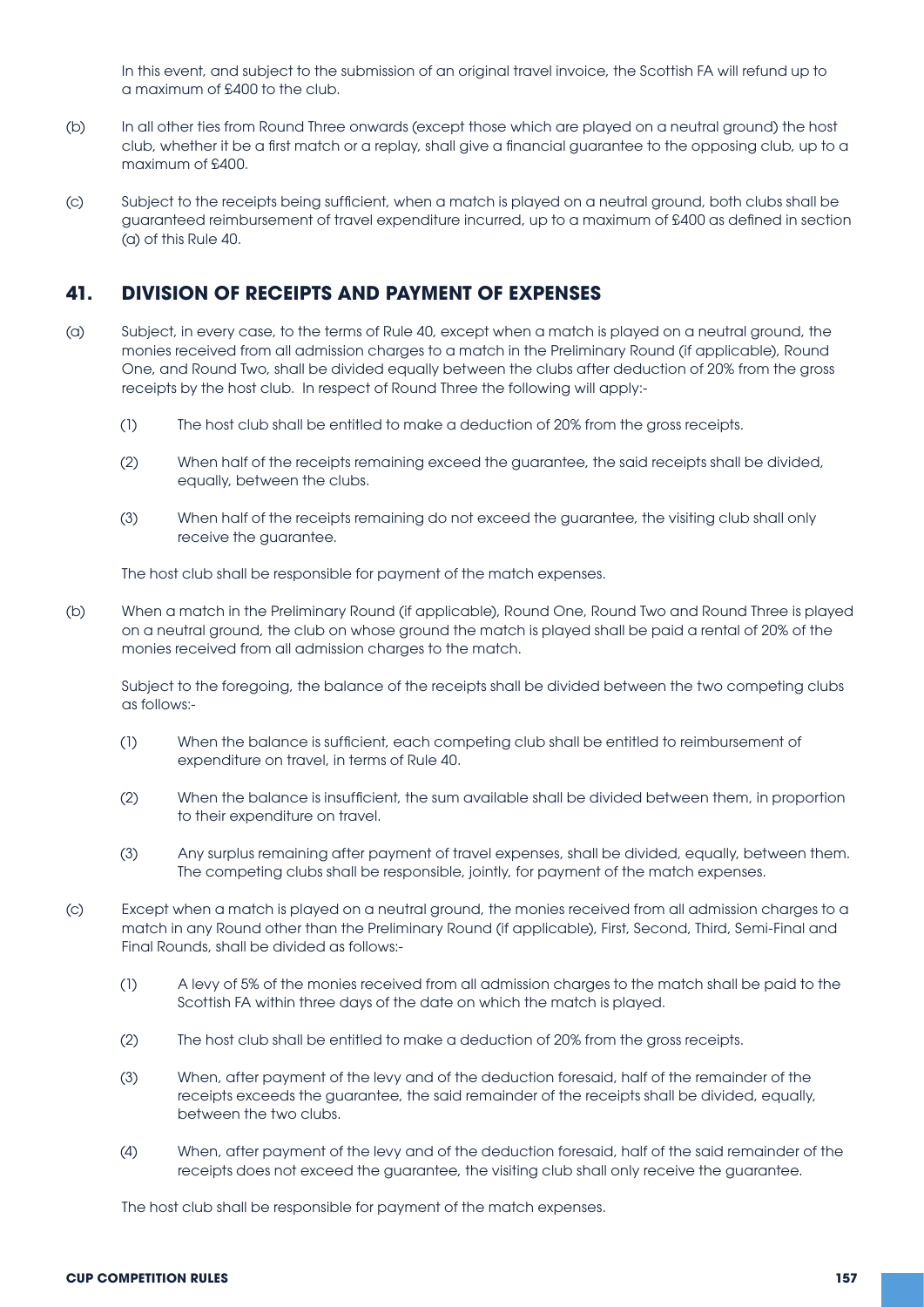- (d) When a match in any Round other than the Preliminary Round (if applicable), First, Second, Third, Semi-Final and Final Rounds is played on a neutral ground:-
	- (1) A levy of 5% of the monies received from all admission charges to the match shall be paid to the Scottish FA within three days of the date on which the match is played.
	- (2) After payment of the levy foresaid, the club on whose ground the match is played shall be paid a rental of 20% of the balance of the monies received from all admission charges to the match.
	- (3) When the balance is sufficient, each competing club shall be entitled to reimbursement of expenditure on travel, in terms of Rule 40.
	- (4) When the balance is insufficient, the sum available shall be divided between them, in proportion to their expenditure on travel.
	- (5) Any surplus remaining after payment of travel expenses, shall be divided, equally, between them.

 The competing clubs shall be responsible, jointly, for payment of the match expenses.

- (e) The host club shall provide a written statement of the share of the gate receipts, or the guarantee, ideally, on the day of the match but in any event not later than 5pm on the immediately following working day, and shall pay the appropriate amount within five working days of the match date.
- (f) Competition levies taken by the Scottish FA in the Fourth, Fifth and Sixth Rounds shall be retained in the Sponsorship Pool.
- (g) The receipts from the Semi-Final matches in the Competition shall be pooled and shall be deemed to include monies received from all admission charges to the matches, radio and television fees, and any sums in respect of advertising within the stadium specially for the occasion.

 The Scottish FA shall retain 10% of the balance, after payment of the expenses of the two matches and the clubs' guarantees.

 The remainder, after payment of the rental for the use of a ground or grounds, the scale of which shall be determined by the Board, shall be divided, equally, among the four clubs.

(h) The receipts at the Final Tie shall be calculated in the manner defined in section (g) foresaid mutatis mutandis.

The Scottish FA shall retain 10% of the balance, after payment of the expenses of the match and the clubs' guarantees. The remainder, after payment of the rental for the use of the ground, the scale of which shall be determined by the Board, shall be divided, equally, between the competing clubs.

# **42. ALTERATIONS AND ADDITIONS TO RULES**

(a) The Board shall have the power to temporarily suspend, amend or add to these Rules as circumstances may dictate from time to time, as it deems appropriate in its reasonable discretion, to facilitate the smooth running of the Competition, or in order to ensure that the Scottish FA is capable of meeting the commitments put upon it under the terms of its television and sponsorship contracts.

 Subject to the foregoing, alterations or additions may only be made at the Annual General Meeting of the Scottish FA.

(b) Notice of any proposed alteration or addition for consideration at the ensuing Annual General Meeting of the Scottish FA, shall be submitted in writing and be in the Secretary's hands by 28 February in the year of the Annual General Meeting of the Scottish FA at which such proposed alteration or addition is to be considered.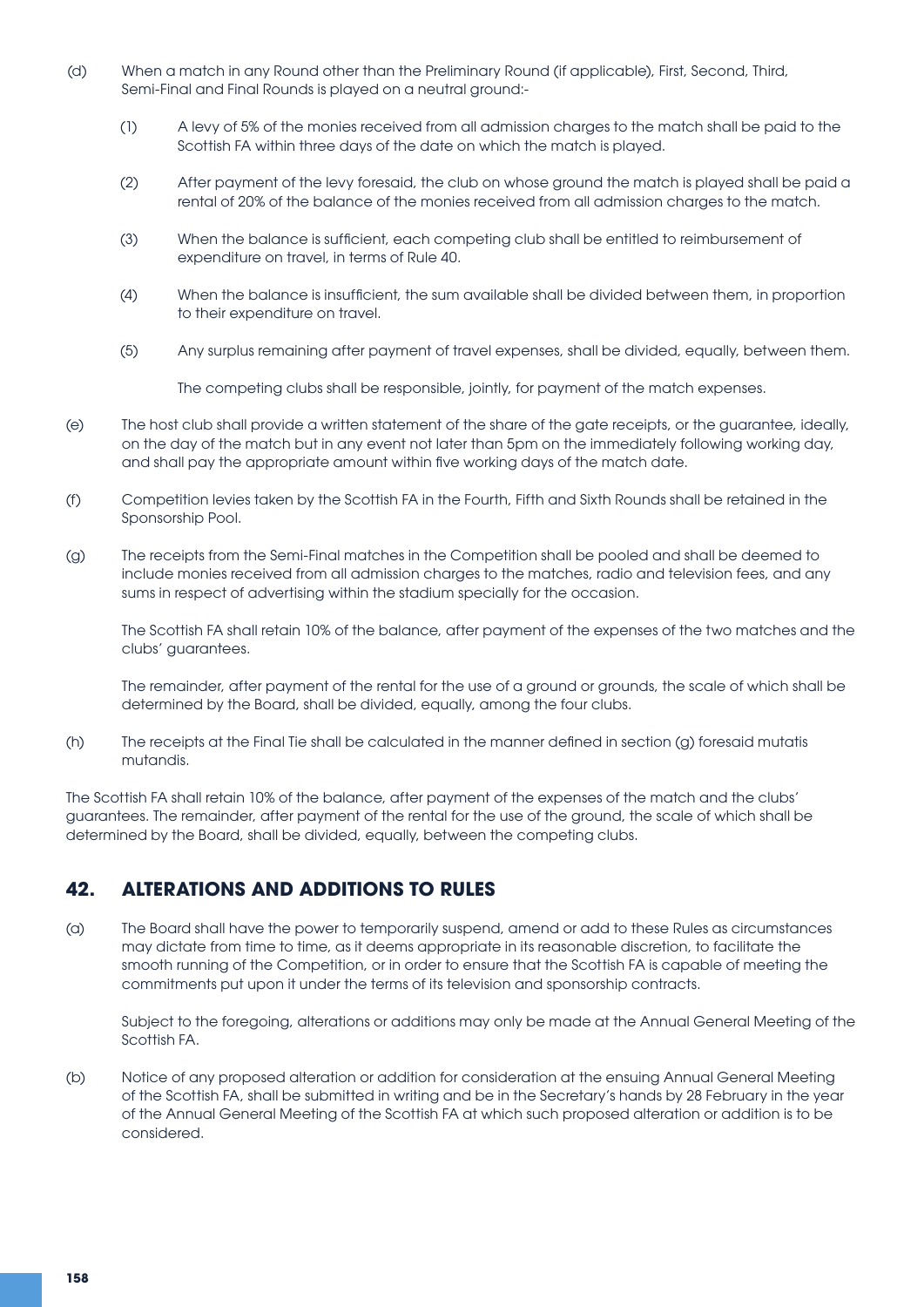# **RULES OF THE SCOTTISH FA YOUTH CUP (THE "RULES")**

# **INTRODUCTION**

- (a) Unless the context otherwise requires, words or expressions contained in the Rules shall bear the same meaning as in the Articles of Association.
- (b) Unless the context otherwise requires, words importing the singular only shall include the plural and vice versa and words importing any gender shall include all genders.
- (c) The headings are inserted for convenience only and shall not affect the construction of the Rules.
- (d) All references to a ground shall mean a registered ground, unless otherwise specified, within the context of these Rules.

### **1. NAME OF CUP**

The cup shall be called "the Scottish FA Youth Cup". ("the Cup")

### **2. THE CUP – OWNERSHIP AND PRESENTATION**

- (a) The Cup, including any replicas, is the property of the Scottish FA.
- (b) The Cup shall be presented to the club which wins the Final Tie. ("the Winner")
- (c) The Cup shall be returned to the Scottish FA by the Winner before the end of March of the year following presentation, in good order and condition. The cost of repair of any damage to the Cup whilst in the custody or control of the Winner shall be met by the Winner.

### **3. AWARDS TO PLAYERS, REFEREES AND ASSISTANT REFEREES**

The Scottish FA shall present a medal or a souvenir in such form as the Board may decide, to each of the players, to each of the substitutes as are permitted and to the match officials in the Final Tie.

# **4. ANNUAL COMPETITION**

The Cup Competition ("the Competition") shall be played annually, in accordance with the Laws of the Game, and as directed by the Board, to promote, foster, and develop, without discrimination against any organisation or person for reason of age, gender, disability, ethnicity, religion or politics the game of Association football, and to take all such steps as may be deemed necessary or advisable for preventing infringements of the rules of the game, or other improper methods or practices in the game, and for protecting it from abuses.

# **5. COMMENCING DATE**

The Competition shall commence on a date determined by the Board. Matches in the Competition must take place on the determined date as intimated by the Board unless the two clubs, the relevant authorities and the Scottish FA are all agreeable that the match be played on an alternative date.

### **6. ELIGIBLE CLUBS**

Entry to the Competition is available to clubs in Full Membership of the Scottish FA, unless debarred in terms of Rule 13, and other clubs approved by the Professional Game Board prior to the commencement of each season's Competition.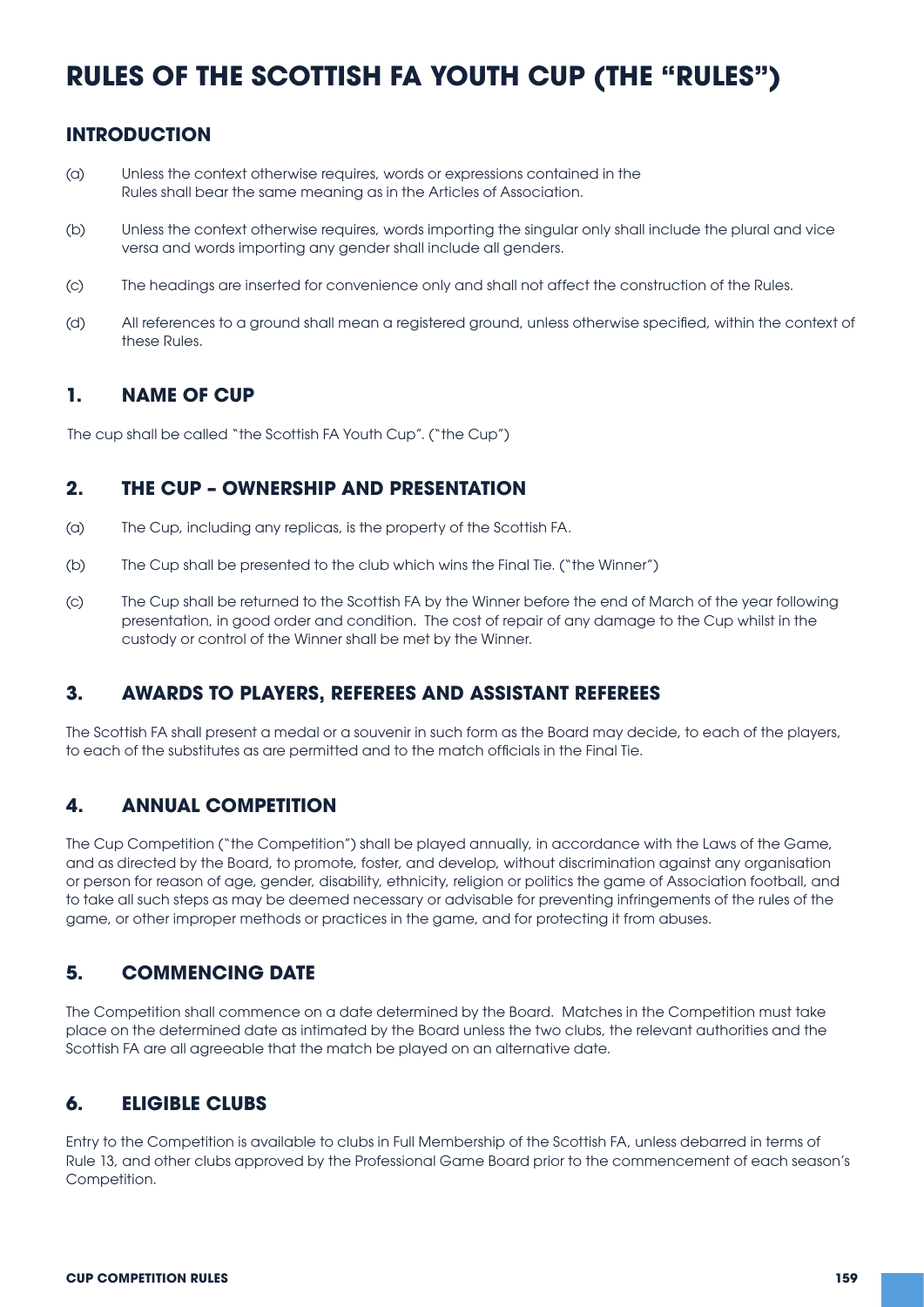# **7. DATE FOR ENTRY**

Each club wishing to participate in the Competition shall notify the Scottish FA in writing to be received on or before 18 July in the year in which the Competition commences.

# **8. COMPLIANCE WITH ARTICLES OF ASSOCIATION**

Without prejudice to any other obligation assumed by them, the clubs eligible to compete in the Competition shall be subject to and shall comply with the Articles of the Association, the Registration Procedures, the Disciplinary Procedures and the Rules, and the Anti-Doping Regulations, as amended from time to time.

#### 8.1 Sponsorship and Broadcasting Matters

The Scottish FA, in accordance with the Articles of Association, may enter into contracts with commercial sponsors and broadcasters and grant certain rights as the Scottish FA may in its discretion determine ("Scottish FA's Obligations") to such parties in relation to the Competition.

All clubs participating in the competition undertake to provide any rights, facilities and other services as may be necessary for the Scottish FA to perform the Scottish FA's Obligations.

 Without prejudice to the terms of the Articles of Association, the Judicial Panel Protocol and the Rules and any other rule and regulation of the Scottish FA, any failure and/or refusal by a club to comply with any of the terms of the Scottish FA's Obligations as intimated may result in the matter being referred to the Compliance Officer (as defined in the Judicial Panel Protocol) for investigation and possible sanction in accordance with the Judicial Panel Protocol.

# **9. ORGANISATION OF THE COMPETITION**

In Rounds One and Two clubs shall be divided into groups geographically convenient, with names of the clubs in each group being placed in a lot and drawn in couples at a time, until the requisite number of ties, which shall be decided by the Board, is drawn. The clubs whose names are not drawn shall receive a bye into the next round. Clubs receiving a bye are not considered to have participated in that particular round.

Clubs reaching the fourth round of the previous season's competition will enter the current competition at the third round stage.

For Round Three, the names of thirty two clubs shall be placed in a lot and drawn in couples at a time. The clubs in each couple shall compete, and so on, until two clubs are left to compete in the Final Tie.

# **10. INTIMATION OF BALLOT TO CLUBS**

After each ballot the Scottish FA shall inform each club of the name of the club against which it is drawn, and in the case of all rounds up to and including the semi-final round, the date by which the tie must be played. The date for the Final Tie shall be fixed by the Board.

# **11. DURATION OF MATCHES**

- (a) Each match will consist of two halves each of 45 minutes of duration. In the event of the tie still being level at the end of the 90 minutes, an extra half hour shall be played. Thereafter, if the tie is still undecided, the winner shall be determined by the taking of kicks from the penalty mark in accordance with the rules laid down by IFAB.
- (b) The half time interval shall be of 15 minutes duration or as determined by the referee.
- (c) A match which has started and which for any reason is abandoned, may not be continued as a "friendly" match.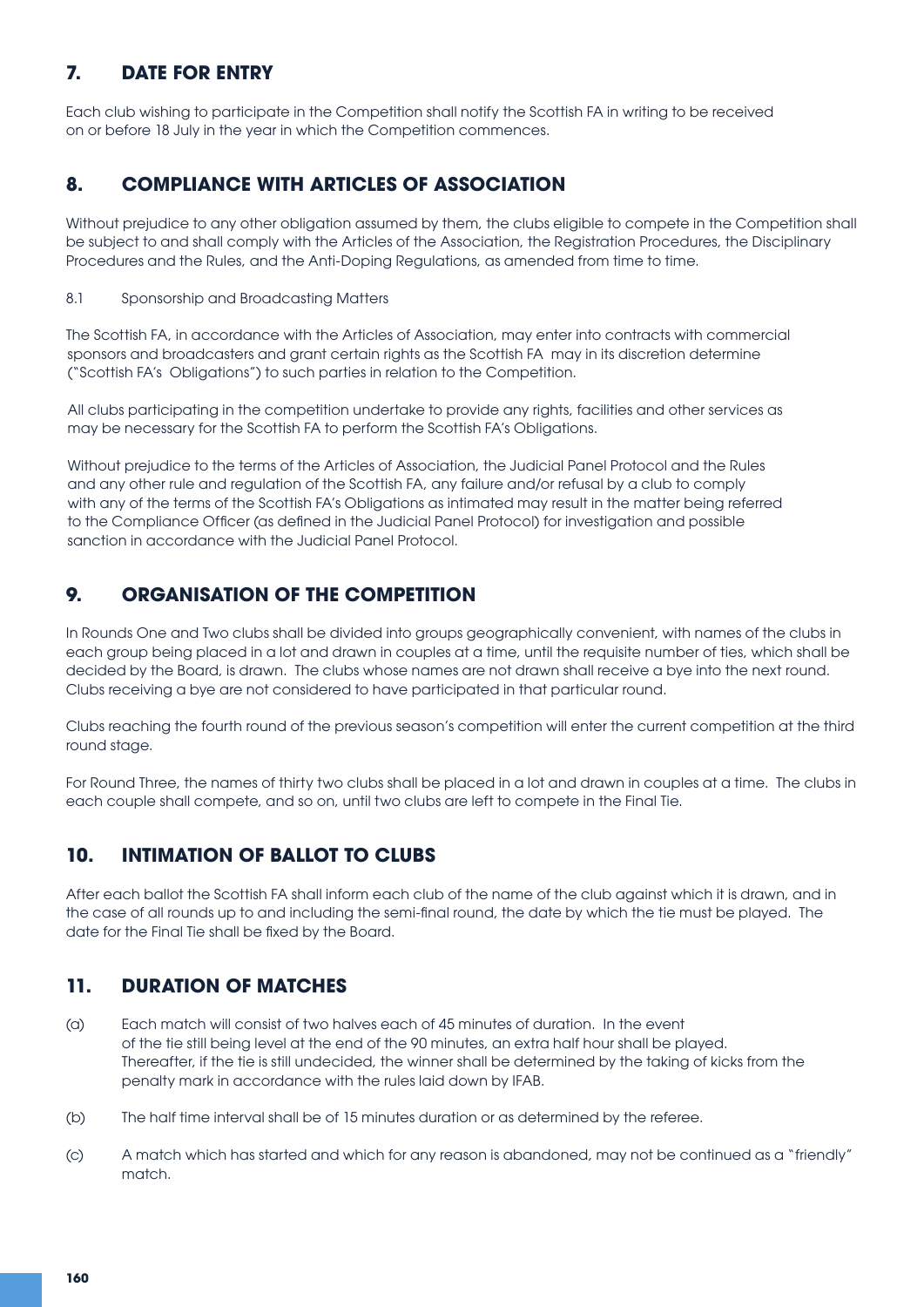# **12. POSTPONED OR RE-SCHEDULED MATCHES**

Participating clubs must submit to the Scottish FA an alternative mutually agreeable date for the playing of ties in the event of a postponement or re-scheduled match. Postponed or re-scheduled ties must be played by the second midweek following the date of the original tie.

# **13. REFUSAL OR FAILURE TO PLAY**

Any club which refuses or fails to play the club against which it is drawn, without, in the opinion of the Judicial Panel, having sufficient reason for so doing, shall be adjudged to have lost the tie and will take no further part in the remainder of that season's Competition. Such club might be liable to additional sanctions as specified in these Rules.

# **14. CLUB SCRATCHING OR WITHDRAWING**

A club which intends to scratch or withdraw from the Competition will give notice to the Secretary and to the secretary of the club against which it is drawn, at least four days before the date fixed for playing the tie.

Any such case shall be reported to the Board, who shall have power to order the said club to reimburse its opponents for any expenditure, loss or damage incurred by such scratching or withdrawal. The Board may also take such other action as it deems fit including the imposition of sanctions as specified in these Rules.

Any club which fails to give a satisfactory reason for scratching, or which withdraws from the Competition without first obtaining the consent of the Board, shall not be eligible to take part in the Competition in the following season.

# **15. DISAGREEMENT ON DATE OF MATCH**

If, in any case in which the date is not specified in these Rules or decided by the Board, the two clubs in any tie are unable to reach agreement on a date on which to play or replay, they shall, except when there are exceptional circumstances which would cause the Board to decide to the contrary, or unless the tie is to be played or replayed on a neutral ground, play or replay on the date which is agreeable to the host club.

The Board shall decide in the case of a match to be played or replayed on a neutral ground and the participating clubs will be bound by the decision of the Board.

# **16. ELIGIBILITY OF PLAYERS**

- (a) Only those players born on or after 1st January 1998 are eligible to participate in the competition.
- (b) To take part in the competition, a player need not be registered for the club he represents, but he must otherwise be eligible to play for the club in terms of the Articles of Association.
- (c) A player may play for his Parent Club in the Scottish FA Youth Cup whilst on Temporary Transfer to another Club (as said terms are defined in the Registration Procedures) it being acknowledged that a player may only play for one club in the Competition.

 Notwithstanding the above provision, of players listed on the Official Team Line, 50% must be registered with the club they are nominated to play for.

# **17. NUMBER OF PLAYERS AND SUBSTITUTES**

Except for the circumstances described within Rule 18 a team shall consist of eleven players and may use three substitutes from the nominated seven denoted on the Official Team Line.

The players in a team may be changed from match to match, but a club may not play, or list as a named substitute, any player who, in the same season, has already played, or been a fielded substitute, for another club in the Competition.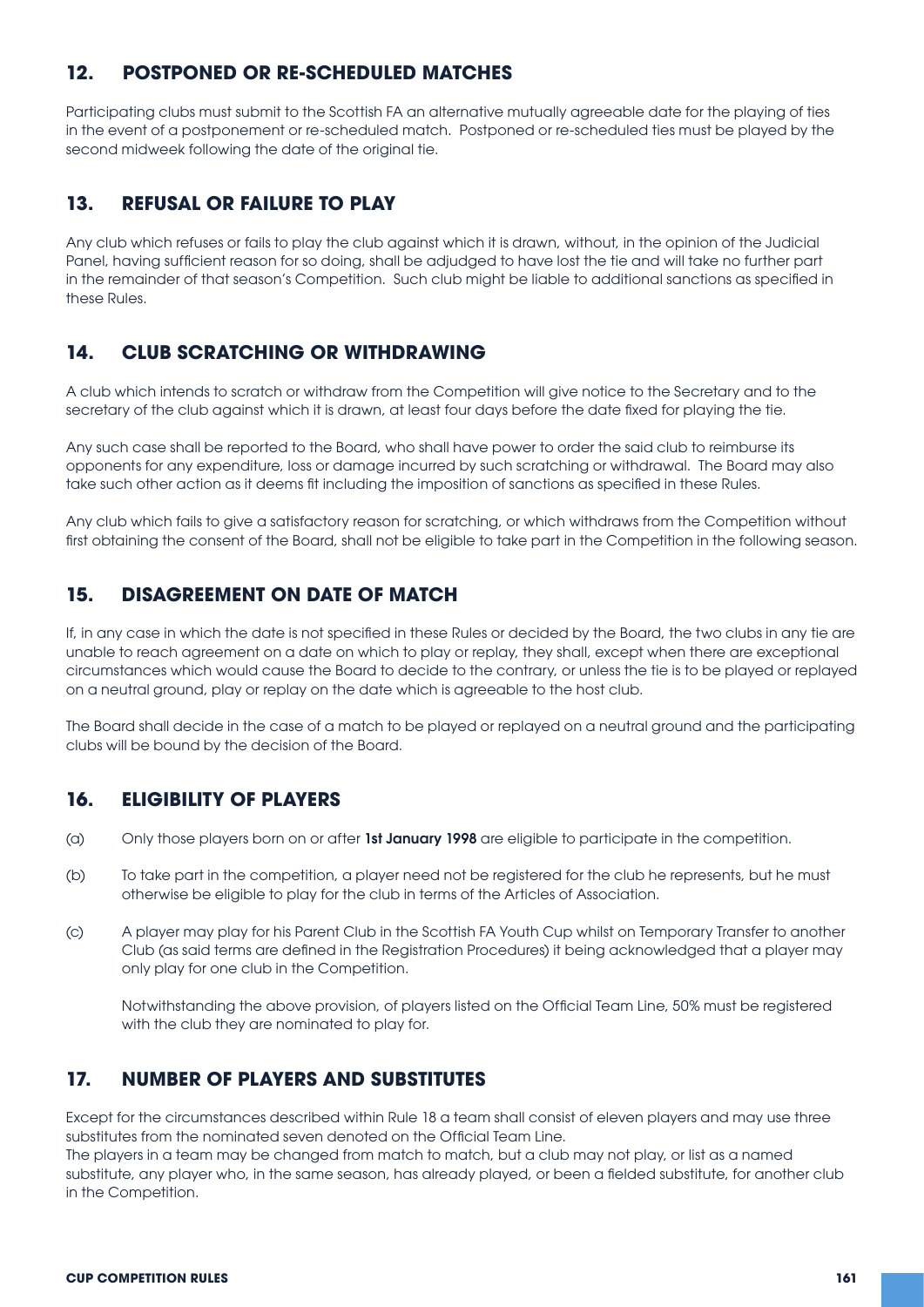# **18. TEAM LINES**

The Official Team Line for matches in the competition shall permit the listing of 11 starting players and seven substitutes. It is recommended that one of the listed substitutes is a designated goalkeeper. The template of the Official Team Line shall be provided by the Scottish FA. The Official Team Line must be submitted in order to enable a club to participate in a match in the Competition.

(a) Not later than 75 minutes before the start of a match, each club shall hand to the referee, and to its opponent, a duplicate of the Official Team Line. The Official Team Line shall contain accurate and complete details, including the proper names and dates of birth of the players in its team, together with the proper names of a maximum of seven substitutes and a maximum of six technical personnel. The club shall also state on the form the name of the club for whom each listed player is registered and/or currently playing.

 It is recommended that a club's Doctor and Physiotherapist are listed on the Official Team Line and accommodated in the technical area.

 Should any nominated player or substitute sustain an injury or due to extenuating circumstances be unable to participate after the submission of the list of players to the referee and prior to kick off, the following provisions shall apply:-

(i) If any of the 11 starting players listed on the Official Team Line is not able to start the match due to unexpected physical incapacity or other extreme circumstances (which are explained to and accepted by the referee), he may only be replaced by one of the seven substitutes. The substitute(s) in question may then only be replaced by an eligible player(s) not originally listed on the Official Team Line as signed, so that the quota of substitutes is not reduced. During the match, three players may still be substituted.

If for any reason changes require to be made to the Official Team Line pursuant to Rule 18 (a) (i), (ii) and (iii) (and said changes are accepted by the match official) then the club must notify its opponent immediately thereafter.

- (ii) If any of the seven named substitutes on the Official Team Line is not able at the start of the match to be fielded due to unexpected physical incapacity or other extreme circumstances, (which are explained to and accepted by the referee), he may only be replaced by an eligible player not originally listed on the Official Team Line as signed.
- (iii) If a goalkeeper listed on the Official Team Line is not able to be fielded due to unexpected physical incapacity suffered by him or other extreme circumstances (which are explained to and accepted by the referee), then he may be replaced but only by an eligible player not originally listed on the Official Team Line as signed, and who should be designated as a goalkeeper.

The club concerned must, in addition to the requirements set out above, upon request, provide the Scottish FA with necessary medical certificates and/or a full written explanation of the circumstances that caused the change.

- (iv) Any alterations made to a completed Official Team Line must be formally endorsed in writing by an accredited club official and initialed by the referee.
- (b) The Secretary shall keep a register of the names of all of the players who take part in the Competition. The register shall be open for inspection.

# **19. APPOINTMENT OF MATCH OFFICIALS**

Match Officials shall be appointed from those referees whose names are included in the List of Referees. The appointment of Assistant Referees will be made by nominated Referees' Associations when requested to do so by the Secretary. Assistant Referees may be appointed from the List of Registered Referees. Appointments shall take precedence over all other appointments, except with the permission and consent of the Secretary.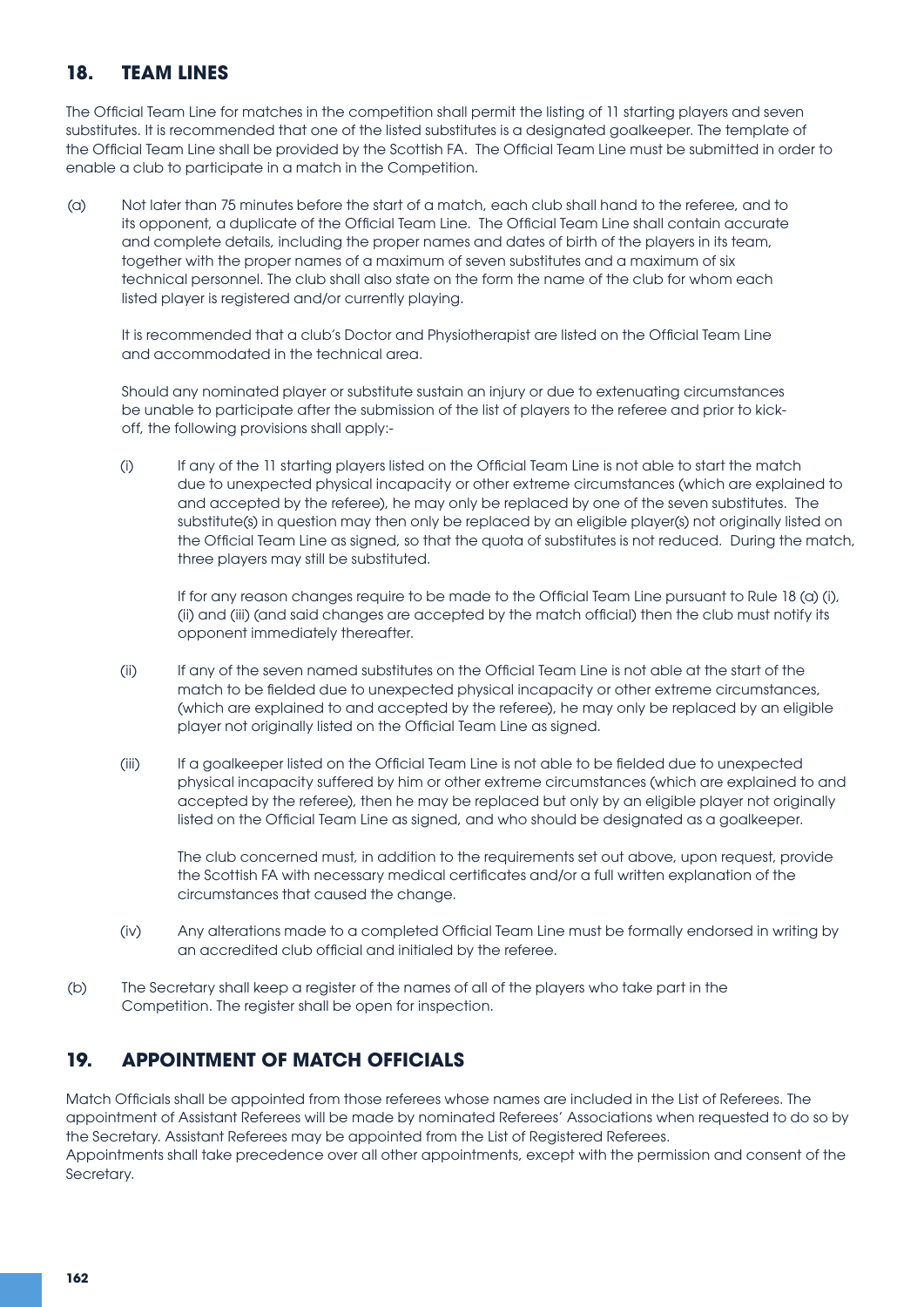(a) A club may not refuse to accept the services of any match officials appointed by the Board, the Secretary or the nominated Referee Association.

 If any club refuses to play a tie due to an objection to or concern about the identity of any match official, such refusal may result in the matter being referred to the Compliance Officer (as defined in the Judicial Panel Protocol) for investigation and possible sanction in accordance with the Judicial Panel Protocol.

- (b) The fees and expenses of match officials shall be defrayed by the Association.
- (c) Replacement of a Match Official

#### Replacement of a Referee

In the event the referee is unable to start or complete the match, he will be replaced by Assistant Referee 1 with the exception of the Final where the Fourth Official will replace the referee.

#### Replacement of an Assistant Referee

In all ties prior to the Final, an assistant referee will be replaced by a registered referee in attendance at the match, failing which the replacement will be a club official decided by the referee.

If it is Assistant Referee 1 who is being replaced, Assistant Referee 2 moves to become Assistant Referee 1 and the replacement assistant referee becomes Assistant Referee 2.

In the Final Tie, an assistant referee will be replaced by the Fourth Official.

#### Replacement of a Fourth Official

In the event the Fourth Official is unable to start or complete the match or is required to replace another match official, he will be replaced by a registered referee in attendance at the match, failing which no replacement will be made.

In the event that two match officials require to be replaced during a match, the referee will decide what should happen in regard to the second replacement of a match official to enable the match to be completed.

### **20. CLUB COLOURS**

- (a) In each match, if the colours of the competing clubs are similar, the away club shall change and play in distinctive colours.
- (b) In the case of the Semi Final and Final Ties, if the colours of the competing clubs are similar, the first drawn club at the draw for both Semi Final ties will be permitted to play in the home strip and the second drawn club will be required to change. The winning team of the first Semi Final will automatically become the home team in the Final.
- (c) If there is any dispute as to whether the colours of the teams are the same, or similar, the referee shall decide the issue.
- (d) Goalkeepers shall wear colours which distinguish them from the other players and from the referee. The referee's decision on whether this Rule is met will be final and binding on all parties.
- (e) Every player and substitute of each team shall wear a distinguishing number on his shirt or shorts.

#### **21. GROUNDS FOR TIES, EXCLUDING THE FINAL TIE**

In each tie, excluding the Final Tie, a match shall be played on the ground of the club first drawn in the ballot, or if such ground for some reason is unplayable or unavailable, on its second nominated venue. The Board expects all clubs, drawn first in the ballot, ensure that matches are played on the club's recognised ground.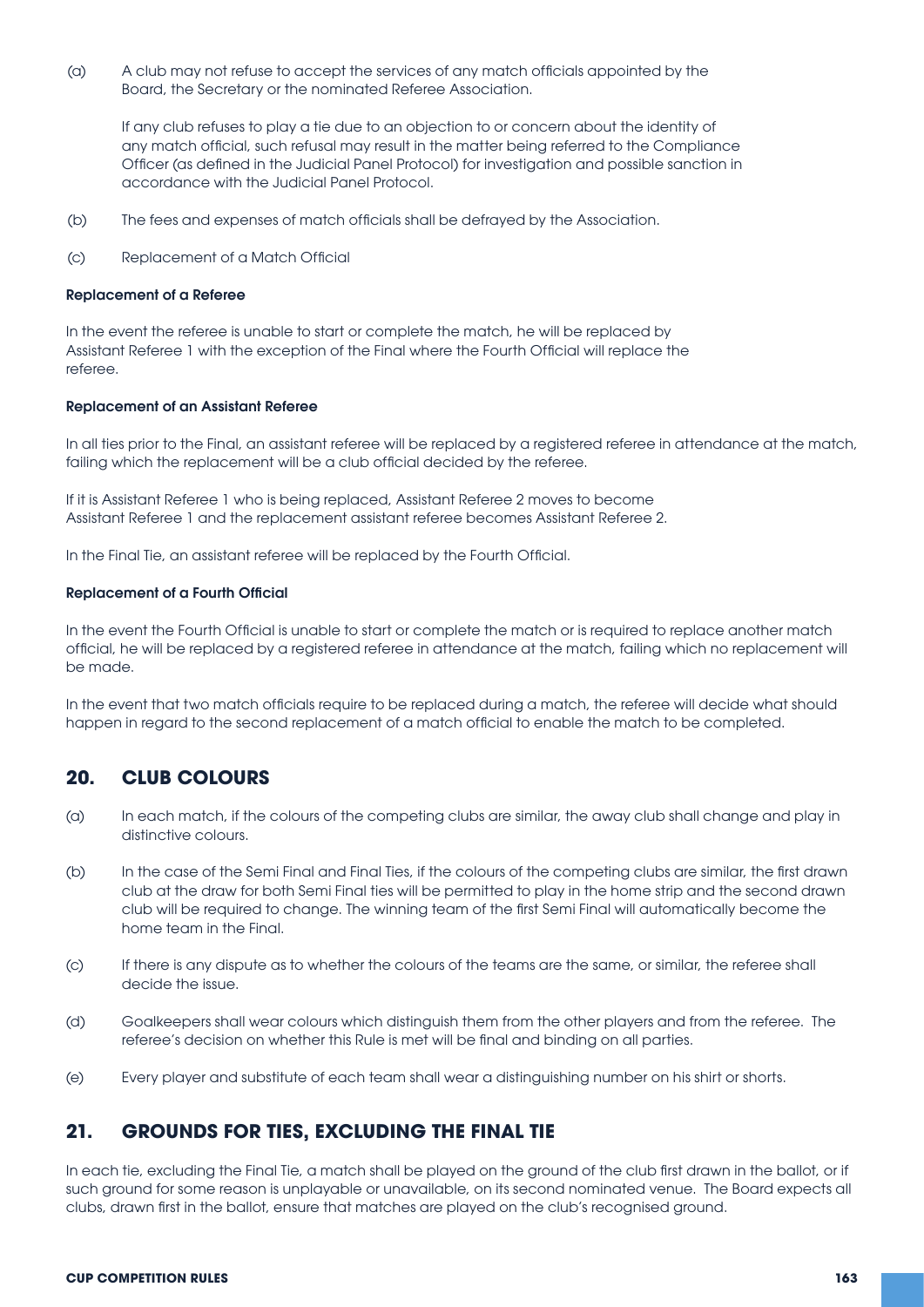In order to assist the playing of matches in the Competition, participating clubs, on submission of the club entry to the competition, will be required to nominate a second venue at which competition matches may be staged in the event of the club's recognised ground being unavailable. Clubs will be obliged to formally confirm in writing the reason for their recognised ground being unavailable when nominating the second venue for use in the Competition.

When a match is postponed or abandoned it shall be played on the same ground, unless the Board is satisfied that there is valid reason for the match to be played at another venue.

# **22. CONDITION OF GROUND**

(a) When a match is to be played on the ground of one of the two competing clubs, or on a neutral ground whether or not it has been selected by the Board or by the Secretary of the Scottish FA, and there is reason to believe that it may not be in a condition for play, the Secretary shall, at the request of either competing club or the club providing the neutral ground, appoint an official to inspect the ground.

 In addition, the Secretary has discretion to initiate a pitch inspection. The inspection may be made on the day before the match is to be played. If an inspection is made on the day of the match, it shall be made early enough on the day of the match but not later than four hours before the time set for the kick-off, in order to warn the visiting club against travelling, if need be.

- (b) The referee's decision shall be final. His fee and expenses shall be defrayed by the Scottish FA.
- (c) A ground which is unfit for cup tie purposes shall not be used on the same day for any other match.

# **23. GOAL NETS AND CORNER FLAGS**

Goal nets and corner flags shall be used at all matches in the Competition.

# **24. PROVISION OF NEW FOOTBALLS**

A new football of first grade quality shall be provided by the ground or host club for each match played in the Competition. The Scottish FA will provide balls for the match played at the final stage in the competition.

# **25. FIRST AID PROVISIONS**

It is the responsibility of the home or host club to ensure that adequate first aid facilities, requisite equipment and stretcher facilities/carrying chair(s) capable of conveying spectators from seated areas are available for all ties in the Competition and that at least one fully qualified person is present and equipped to administer first aid. The home or host club should take cognisance of the expected attendance and provide additional first aid cover as appropriate for the configuration of the ground.

# **26. ARRANGEMENTS FOR FINAL TIE**

The Final Tie shall be played on a neutral venue or on the ground of one of the competing clubs, as decided by the Board, who shall make all of the arrangements therefor. In the event of it being decided that the tie shall be played on the ground of one of the competing clubs, the venue shall be decided by the drawing of lots unless otherwise agreed by the competing clubs.

# **27. ADMISSION CHARGES AND MATCH EXPENSES**

- 27.1 All matches except Semi-Final Ties
	- (a) When a match is played on the ground of one of the competing clubs, the host club shall be responsible for all ground expenses. If a charge is made for admission, the host club shall retain all of the sums received.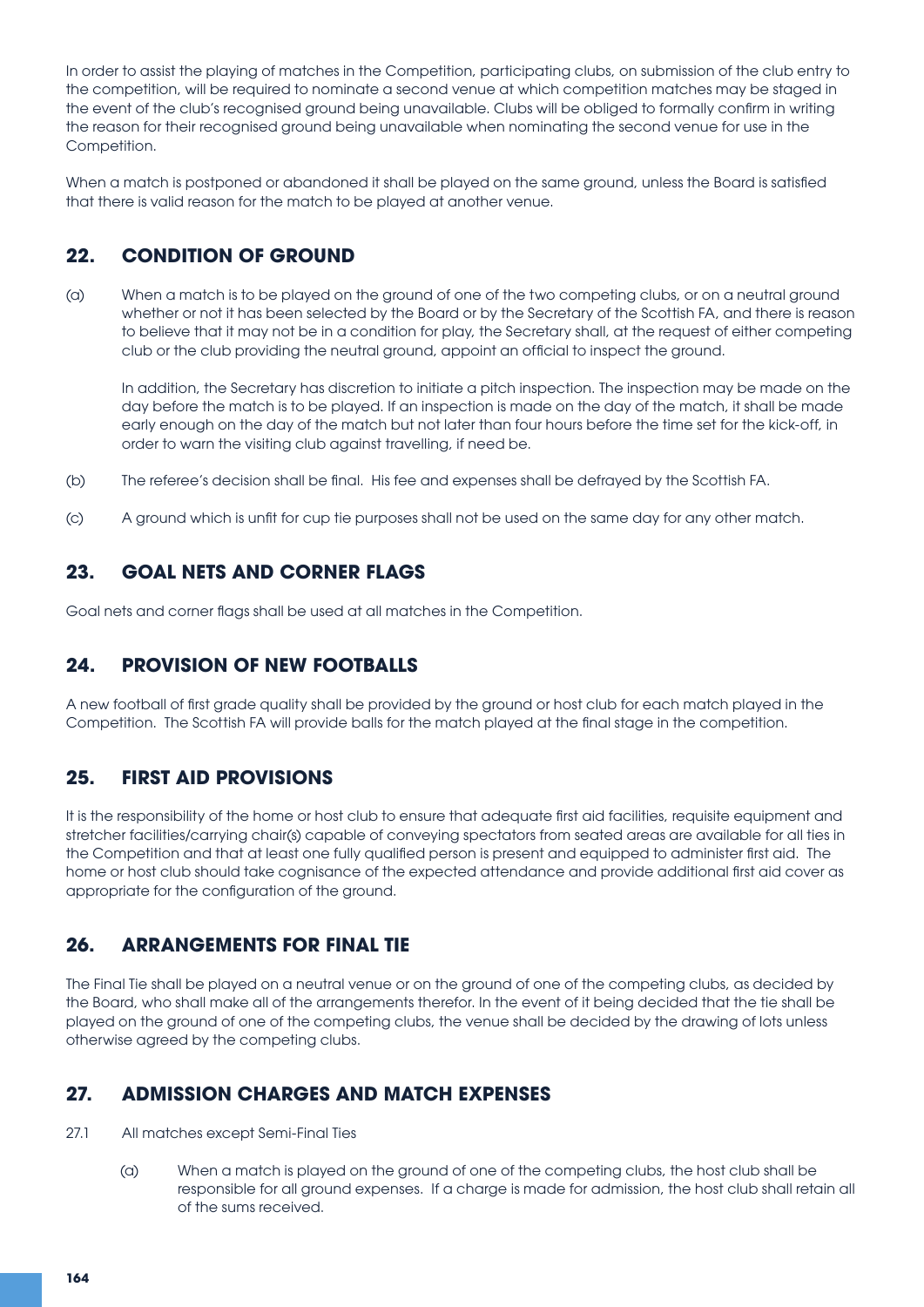- (b) Each competing club shall be responsible for its own matches.
- (c) When a match is played on a neutral ground, the host club shall be entitled to make a deduction of 20% of any net gate receipts. The balance shall be divided, equally, between the two competing clubs. The competing clubs shall be responsible, jointly, for payment of the ground expenses.
- 27.2 Semi-Final and Final Ties

When a Semi-Final Tie is hosted by one of the competing clubs, a statement of income and expenditure for the match should be forwarded to the opponent club within 28 days of the match, together with a payment of 50% of any excess income over expenditure. Should expenditure exceed income, 50% of this deficit should be paid to the host club by the opponent club within 14 days of receipt of the match statement.

 When a Semi-Final Tie is played on a neutral ground, the host club shall be entitled to make a deduction of 20% of any net gate receipts. The balance shall be divided equally between the two competing clubs. The competing clubs shall be responsible, jointly, for payment of the ground expenses.

 When the Final Tie is hosted by one of the competing clubs, the gross gate receipts shall be forwarded to the Scottish FA. After payment of the match expenses, any surplus remaining shall be divided equally between the two competing clubs.

 When the Final Tie is played on a neutral ground the host club shall forward to the Scottish FA the amount of the gross gate receipts less a ground rental equivalent to 20% of the net gate receipts, or £500 whichever is the greater. After payment of the match expenses, any surplus remaining shall be divided equally between the two competing clubs.

### **28. TRAVEL – FINANCIAL GUARANTEE**

The Scottish FA will, as a measure of financial assistance, provide a payment to each club drawn away from home, which requires travel from a club's home ground to away ground of a distance of more than 50 miles to play a tie. In this event, and subject to the submission of an original travel invoice, the Scottish FA will refund up to a maximum of £300 to the club.

#### **29. COMPLIMENTARY TICKETS**

Subject to a maximum of five for the Directors' Box, the host club shall give to the opponent club such number of complimentary tickets as may be agreed by the two clubs. The Directors' Box tickets shall give access to reserved seats. Accreditation, to permit entry to the Dressing Room and other designated areas, shall be agreed between the two clubs.

# **30. DISORDERLY CONDUCT**

The clubs are responsible for the behaviour of their players, officials, members, supporters and any person carrying out a function at a match on their behalf.

In the event of damage being sustained to a stadium where a tie in the Competition is played as a consequence of misbehaviour by a player, official, member, supporters, or any other person acting on behalf of or associated with a club, then that club shall be responsible for any costs arising in the reparation of same.

The Scottish FA shall have the power to request such reports as may be necessary in determining responsibility for restitution.

The provisions of this Rule 30 are without prejudice to the terms of Article 28, which apply to clubs in the context of their participation in the Competition. Any failure by any club to adhere to any of the terms of this Rule 30 may result in the matter being referred to the Compliance Officer (as defined in the Judicial Panel Protocol) for investigation and possible sanction in accordance with the Judicial Panel Protocol.